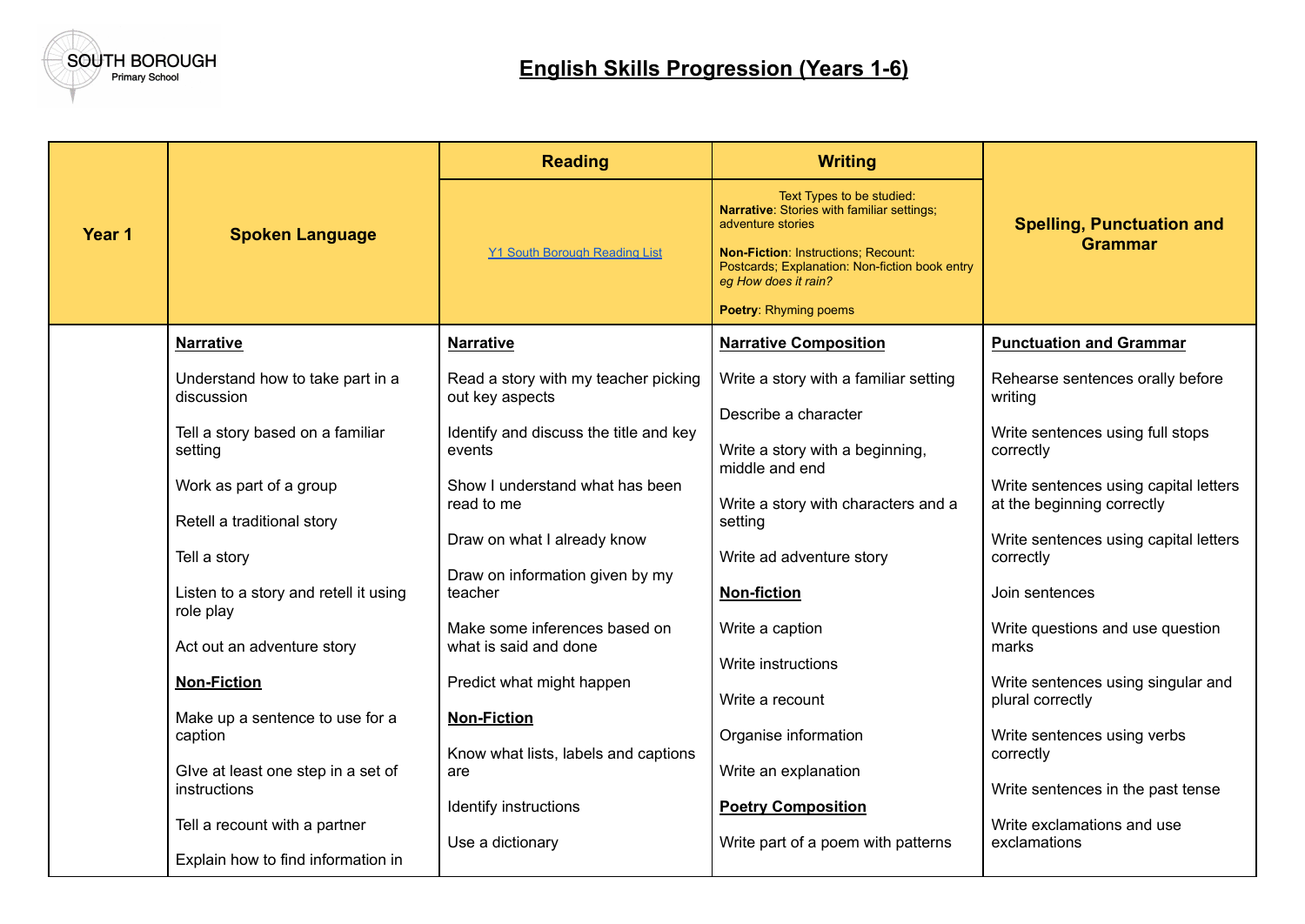| Use reading skills to find the<br>Write part of a poem including the<br>books<br>Use apostrophes in sentences<br>information I need<br>correctly<br>senses<br>Give an explanation with a partner<br>Read information texts and find the<br>Write a poem or piece of poetic<br>Write lines that rhyme<br>answers to questions<br><b>Poetry</b><br>prose<br>Use adjectives correctly<br>Identify fiction and non-fiction books<br><b>Word recognition</b><br>Recite a poem<br>Write a phrase in the present tense<br>Know all my phonemes<br>Listen to a poem identifying where<br>Poetry<br>the writer talks about the senses<br><b>Spelling</b><br>Blend the sounds to read new words<br>Read a poem<br>Learn a poem by heart and perform<br>Words ending -y (/i:/ or /ɪ/ very,<br>happy, funny, party, family<br>Read a poem and identify where the<br>Learn to read common words (see<br>it<br>the word list)<br>writer talks about the senses<br>Adding the prefix -ununhappy, undo,<br>unload, unfair, unlock<br>Read or listen to poems finding out<br>Read aloud books, tackling new<br>what they are about and joining in<br>words well<br>with repeated phrases<br>Adding the endings -ing, -ed and -er<br>to verbs hunting, hunted, hunter,<br>Re-read these books remembering<br>the new words.<br>buzzing, buzzed, buzzer, jumping,<br>jumped, jumper<br>Adding -er and -est to adjectives<br>grander, grandest, fresher, freshest,<br>quicker, quickest<br>The /v/ sound at the end of words<br>have, live, give<br>Adding s and es to words cats, dogs,<br>spends, rocks, thanks, catches<br>The sounds /f/, /l/, /s/, /z/ and /k/<br>spelt ff, II, ss, zz and ck off, well,<br>miss, buzz, back<br>The /n/ sound spelt n before k bank,<br>think, honk, sunk<br>Words ending in itch catch, fetch,<br>kitchen, notch, hutch<br>Spell words containing each of the<br>40+ phonemes already taught<br>Know the names of the letters of the<br>alphabet |  |  |  |
|--------------------------------------------------------------------------------------------------------------------------------------------------------------------------------------------------------------------------------------------------------------------------------------------------------------------------------------------------------------------------------------------------------------------------------------------------------------------------------------------------------------------------------------------------------------------------------------------------------------------------------------------------------------------------------------------------------------------------------------------------------------------------------------------------------------------------------------------------------------------------------------------------------------------------------------------------------------------------------------------------------------------------------------------------------------------------------------------------------------------------------------------------------------------------------------------------------------------------------------------------------------------------------------------------------------------------------------------------------------------------------------------------------------------------------------------------------------------------------------------------------------------------------------------------------------------------------------------------------------------------------------------------------------------------------------------------------------------------------------------------------------------------------------------------------------------------------------------------------------------------------------------------------------------------------------------------------------------|--|--|--|
|                                                                                                                                                                                                                                                                                                                                                                                                                                                                                                                                                                                                                                                                                                                                                                                                                                                                                                                                                                                                                                                                                                                                                                                                                                                                                                                                                                                                                                                                                                                                                                                                                                                                                                                                                                                                                                                                                                                                                                    |  |  |  |
|                                                                                                                                                                                                                                                                                                                                                                                                                                                                                                                                                                                                                                                                                                                                                                                                                                                                                                                                                                                                                                                                                                                                                                                                                                                                                                                                                                                                                                                                                                                                                                                                                                                                                                                                                                                                                                                                                                                                                                    |  |  |  |
|                                                                                                                                                                                                                                                                                                                                                                                                                                                                                                                                                                                                                                                                                                                                                                                                                                                                                                                                                                                                                                                                                                                                                                                                                                                                                                                                                                                                                                                                                                                                                                                                                                                                                                                                                                                                                                                                                                                                                                    |  |  |  |
|                                                                                                                                                                                                                                                                                                                                                                                                                                                                                                                                                                                                                                                                                                                                                                                                                                                                                                                                                                                                                                                                                                                                                                                                                                                                                                                                                                                                                                                                                                                                                                                                                                                                                                                                                                                                                                                                                                                                                                    |  |  |  |
|                                                                                                                                                                                                                                                                                                                                                                                                                                                                                                                                                                                                                                                                                                                                                                                                                                                                                                                                                                                                                                                                                                                                                                                                                                                                                                                                                                                                                                                                                                                                                                                                                                                                                                                                                                                                                                                                                                                                                                    |  |  |  |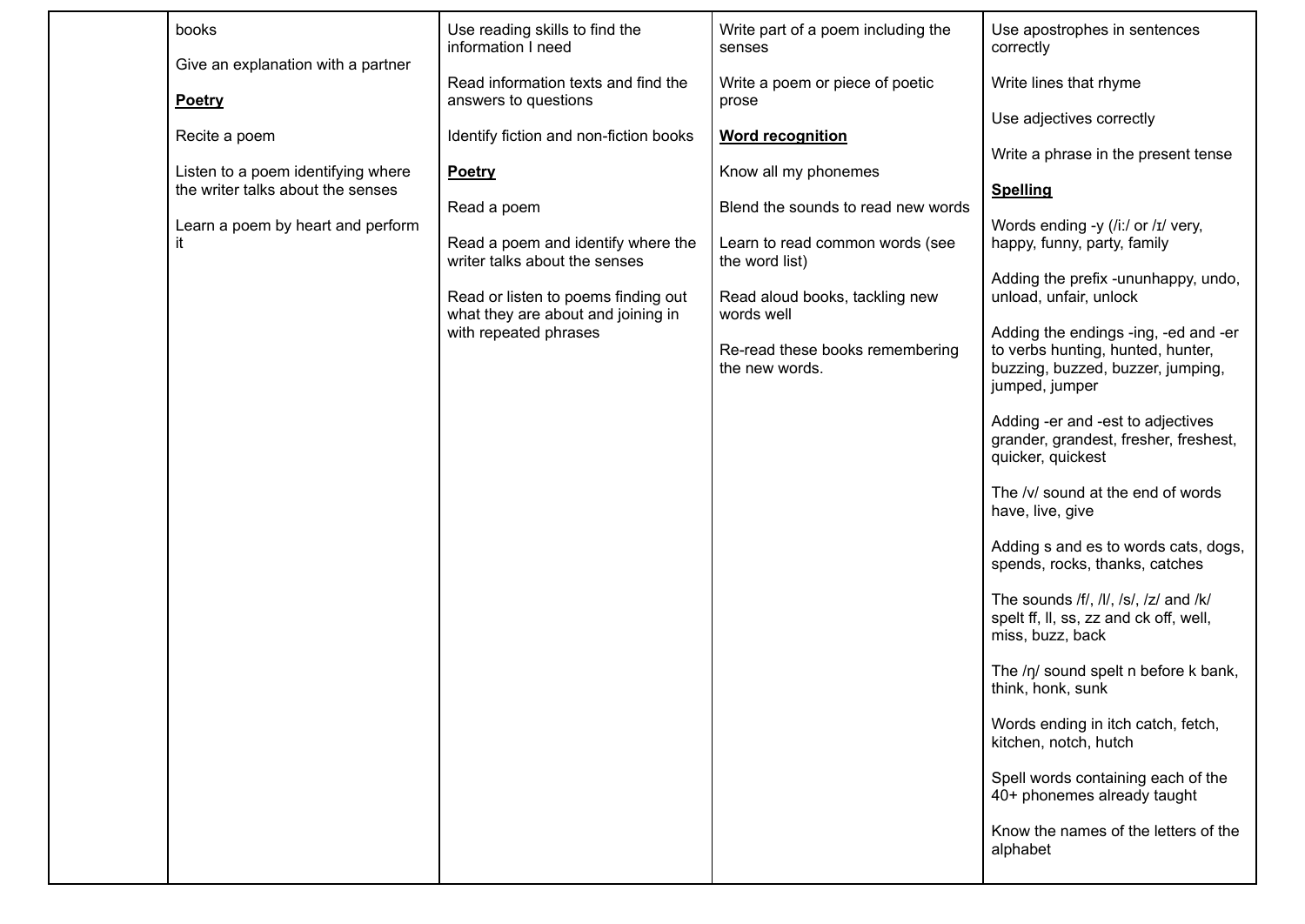|  |  | Name the letters of the alphabet in<br>order                                                                           |
|--|--|------------------------------------------------------------------------------------------------------------------------|
|  |  | Spell the days of the week                                                                                             |
|  |  | Know consonant spellings ph and wh<br>e.g. dolphin, alphabet, phonics,<br>elephant when, where, which, wheel,<br>while |
|  |  | Use k for the /k/ sound e.g. Kent,<br>sketch, kit, skin, frisky                                                        |
|  |  | Divide words into syllables e.g.<br>pocket, rabbit, carrot, thunder,<br>sunset                                         |
|  |  | Compound words e.g. football,<br>playground, farmyard, bedroom,<br>blackberry                                          |
|  |  | <b>Handwriting</b>                                                                                                     |
|  |  |                                                                                                                        |
|  |  | Sit correctly at a table, holding a<br>pencil comfortably and correctly                                                |
|  |  | Form lower-case letters in the correct<br>direction, starting and finishing in the<br>right place                      |
|  |  | Form capital letters                                                                                                   |
|  |  | Form digits 0-9                                                                                                        |
|  |  | Understand which letters belong to<br>which handwriting 'families'                                                     |
|  |  |                                                                                                                        |
|  |  |                                                                                                                        |
|  |  |                                                                                                                        |
|  |  |                                                                                                                        |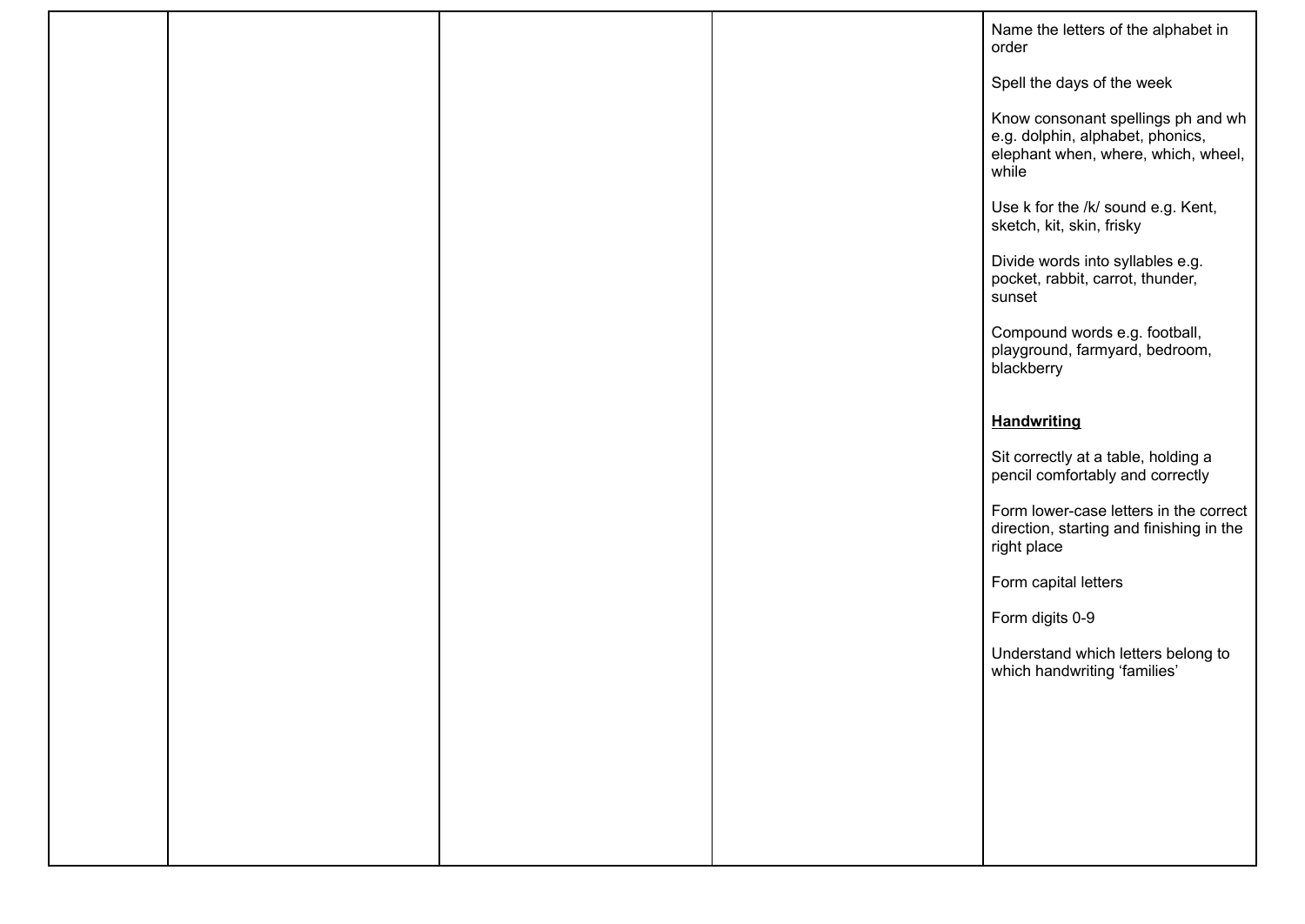|                   |                                                             | <b>Reading</b>                                           | <b>Writing</b>                                                              |                                                                             |
|-------------------|-------------------------------------------------------------|----------------------------------------------------------|-----------------------------------------------------------------------------|-----------------------------------------------------------------------------|
| Year <sub>2</sub> | <b>Spoken Language</b>                                      |                                                          | Text Types to be studied:<br>Narrative: Traditional stories; Short stories  | <b>Spelling, Punctuation and</b><br><b>Grammar</b>                          |
|                   |                                                             | <b>Y2 South Borough Reading List</b>                     | Non-Fiction: Instructions; Information Text;<br><b>Recount: Diary Entry</b> |                                                                             |
|                   |                                                             |                                                          | <b>Poetry: Poetic descriptions</b>                                          |                                                                             |
|                   | <b>Narrative</b>                                            | <b>Narrative</b>                                         | <b>Narrative Composition</b>                                                | <b>Punctuation and Grammar</b>                                              |
|                   | Role play by acting as a character in<br>a familiar setting | Draw on what I already know                              | Retell a story in my own words                                              | Rehearse sentences orally first                                             |
|                   | Role play by acting as a hero or                            | Draw on information given by my<br>teacher               | Rewrite a traditional story                                                 | Use plural and singular verbs<br>correctly                                  |
|                   | villain                                                     |                                                          | Develop characters in my writing                                            |                                                                             |
|                   | Re-tell a story                                             | Read or listen to a story and show I<br>understand       | Write simple, coherent narratives<br>about personal experiences and         | Write extended sentences using<br>co-ordinating conjunctions                |
|                   | Re-tell part of a story by presenting a<br>key moment       | Understand how authors develop<br>stories and characters | those of others (real or fictional)                                         | Write extended sentences using<br>subordinating conjunctions                |
|                   |                                                             |                                                          | Write an extended story                                                     |                                                                             |
|                   | <b>Non-Fiction</b>                                          | Make inferences                                          | <b>Non-fiction</b>                                                          | Write extended sentences using the<br>past tense in the progressive form    |
|                   | Work in a group, listening, discussing                      | See how events link together and                         |                                                                             |                                                                             |
|                   | and taking turns                                            | predict what might happen                                | Write instructions                                                          | Demarcate most sentences with                                               |
|                   | Give instructions                                           |                                                          | Create a flowchart or diagram that<br>explains a process                    | capital letters and full stops and use<br>question marks when required      |
|                   | Explain why something happened                              | <b>Non-Fiction</b>                                       |                                                                             | Use coordination (e.g. and/or/but)                                          |
|                   | Explain how to find information in                          | Identify key features of instructions                    | Make simple notes                                                           | and some subordination (e.g.<br>when/if/that/because) to join clauses       |
|                   | books                                                       | Understand a flow chart or diagram                       | Write an information text for a<br>website                                  | Write commands using verbs and                                              |
|                   | <b>Poetry</b>                                               | that explains a process                                  | Write about real events, recording                                          | adverbs                                                                     |
|                   | Read a poem aloud with others                               | Find the answers to questions and<br>ask questions       | these simply and clearly                                                    | Write a list using commas                                                   |
|                   |                                                             |                                                          | <b>Poetry Composition</b>                                                   | Write questions and use question                                            |
|                   | Perform a poem I have learned by<br>heart                   | Read for information                                     | Write a short patterned poem                                                | marks                                                                       |
|                   |                                                             | Identify different types of non-fiction                  |                                                                             | Write statements                                                            |
|                   | Perform a poem making it funny                              | texts                                                    | Write a poem or poetic description                                          | Use the present tense in the                                                |
|                   |                                                             | Poetry                                                   | Write a poem or sentences that are<br>funny                                 | progressive form                                                            |
|                   |                                                             | Read poems and find patterns and<br>repeated language    | <b>Word recognition</b>                                                     | Use sentences with different forms in<br>my writing (statements, questions, |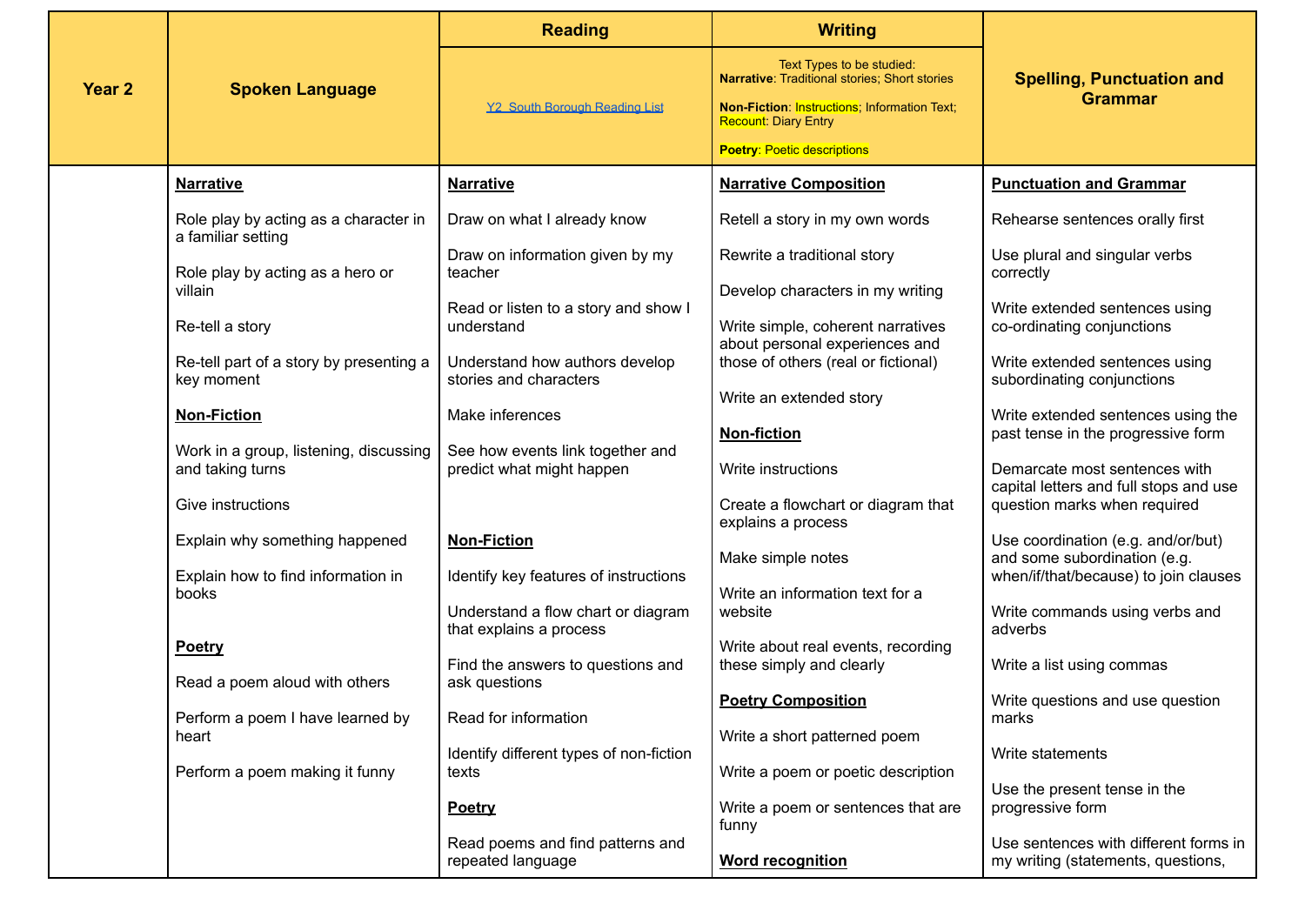|  | Read or listen to poems thinking<br>about what the writer is saying<br>Read or listen to poems talking<br>about why I like them | Read books for seven year olds<br>accurately and fluently<br>Read accurately by blending the<br>sounds in words<br>Read accurately words of two or<br>more syllables in the word list<br>Read most words containing<br>common suffixes in the word list<br>Read the whole of the common<br>words list<br>Sound out most unfamiliar words<br>accurately<br>Re-read these books fluently<br>remembering the new words and<br>showing confidence in word reading<br>Re-read a book checking it makes<br>sense to me<br>Use the first letter of a word to check<br>spelling or meaning in a dictionary | exclamations and commands)<br>Use present and past tense mostly<br>correctly and consistently<br>Use apostrophes to show<br>possession<br>Use some expanded noun phrases<br>to describe and specify<br>Write sentences using stylistic<br>devices<br>Reread to check sense and begin to<br>identify and correct errors.<br><b>Spelling</b><br>The /J/ sound spelt wr at the<br>beginning of words<br>The /n/ sound spelt kn and (less<br>often) gn at the beginning of words<br>The /dʒ/ sound spelt as ge and dge<br>at the end of words, and sometimes<br>spelt as g elsewhere in words before<br>e, i and y<br>The /l/ or /əl/ sound spelt -le at the<br>end of words |
|--|---------------------------------------------------------------------------------------------------------------------------------|----------------------------------------------------------------------------------------------------------------------------------------------------------------------------------------------------------------------------------------------------------------------------------------------------------------------------------------------------------------------------------------------------------------------------------------------------------------------------------------------------------------------------------------------------------------------------------------------------|--------------------------------------------------------------------------------------------------------------------------------------------------------------------------------------------------------------------------------------------------------------------------------------------------------------------------------------------------------------------------------------------------------------------------------------------------------------------------------------------------------------------------------------------------------------------------------------------------------------------------------------------------------------------------|
|  |                                                                                                                                 |                                                                                                                                                                                                                                                                                                                                                                                                                                                                                                                                                                                                    |                                                                                                                                                                                                                                                                                                                                                                                                                                                                                                                                                                                                                                                                          |
|  |                                                                                                                                 |                                                                                                                                                                                                                                                                                                                                                                                                                                                                                                                                                                                                    |                                                                                                                                                                                                                                                                                                                                                                                                                                                                                                                                                                                                                                                                          |
|  |                                                                                                                                 |                                                                                                                                                                                                                                                                                                                                                                                                                                                                                                                                                                                                    |                                                                                                                                                                                                                                                                                                                                                                                                                                                                                                                                                                                                                                                                          |
|  |                                                                                                                                 |                                                                                                                                                                                                                                                                                                                                                                                                                                                                                                                                                                                                    |                                                                                                                                                                                                                                                                                                                                                                                                                                                                                                                                                                                                                                                                          |
|  |                                                                                                                                 |                                                                                                                                                                                                                                                                                                                                                                                                                                                                                                                                                                                                    |                                                                                                                                                                                                                                                                                                                                                                                                                                                                                                                                                                                                                                                                          |
|  |                                                                                                                                 |                                                                                                                                                                                                                                                                                                                                                                                                                                                                                                                                                                                                    |                                                                                                                                                                                                                                                                                                                                                                                                                                                                                                                                                                                                                                                                          |
|  |                                                                                                                                 |                                                                                                                                                                                                                                                                                                                                                                                                                                                                                                                                                                                                    | The /l/ or /əl/ sound spelt -el at the<br>end of words                                                                                                                                                                                                                                                                                                                                                                                                                                                                                                                                                                                                                   |
|  |                                                                                                                                 |                                                                                                                                                                                                                                                                                                                                                                                                                                                                                                                                                                                                    | The /l/ or /əl/ sound spelt -al at the<br>end of words                                                                                                                                                                                                                                                                                                                                                                                                                                                                                                                                                                                                                   |
|  |                                                                                                                                 |                                                                                                                                                                                                                                                                                                                                                                                                                                                                                                                                                                                                    | The /aɪ/ sound spelt -y at the end of<br>words                                                                                                                                                                                                                                                                                                                                                                                                                                                                                                                                                                                                                           |
|  |                                                                                                                                 |                                                                                                                                                                                                                                                                                                                                                                                                                                                                                                                                                                                                    | Adding -es to nouns and verbs<br>ending in consonant-letter-y                                                                                                                                                                                                                                                                                                                                                                                                                                                                                                                                                                                                            |
|  |                                                                                                                                 |                                                                                                                                                                                                                                                                                                                                                                                                                                                                                                                                                                                                    | Adding -ed, -ing, -er and -est to root<br>words ending in consonant-letter-y                                                                                                                                                                                                                                                                                                                                                                                                                                                                                                                                                                                             |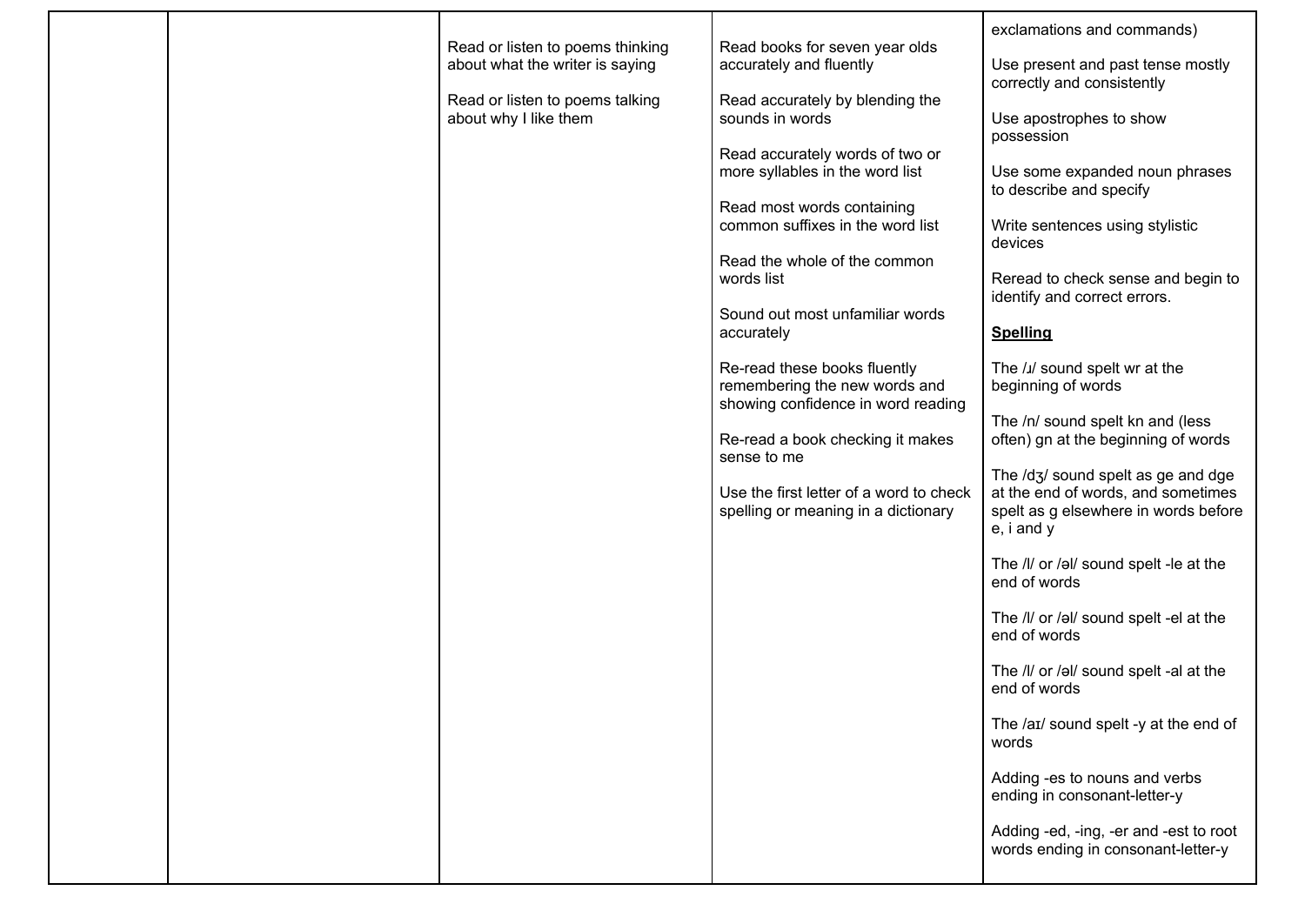|  |  | Adding the endings -ing, -ed, - er, -<br>est and -y to words ending in<br>vowel-letter-consonant letter-e                            |
|--|--|--------------------------------------------------------------------------------------------------------------------------------------|
|  |  | Adding -ing, -ed, -er, -est and -y to<br>words of one syllable ending in a<br>single consonant letter after a single<br>vowel letter |
|  |  | The suffixes -ment, -ness, -ful and -<br>less                                                                                        |
|  |  | Words ending in il                                                                                                                   |
|  |  | Words ending in -tion                                                                                                                |
|  |  | Contractions                                                                                                                         |
|  |  | The possessive apostrophe (singular<br>nouns)                                                                                        |
|  |  | The /o:/ sound spelt a before I and II                                                                                               |
|  |  | The / N sound spelt o)                                                                                                               |
|  |  | The /i:/ sound spelt -ey                                                                                                             |
|  |  | The /p/ sound spelt a after w and qu                                                                                                 |
|  |  | The /3:/ sound spelt or after w                                                                                                      |
|  |  | The /o:/ sound spelt ar after w                                                                                                      |
|  |  | The /3/ sound spelt s                                                                                                                |
|  |  | The /s/ sound spelt c before e, i and<br>y ar after w                                                                                |
|  |  | Homophones                                                                                                                           |
|  |  | Segment spoken words into<br>phonemes and represent these by<br>graphemes                                                            |
|  |  | Spell many common exception<br>words on my word list                                                                                 |
|  |  | Spell some words with contracted                                                                                                     |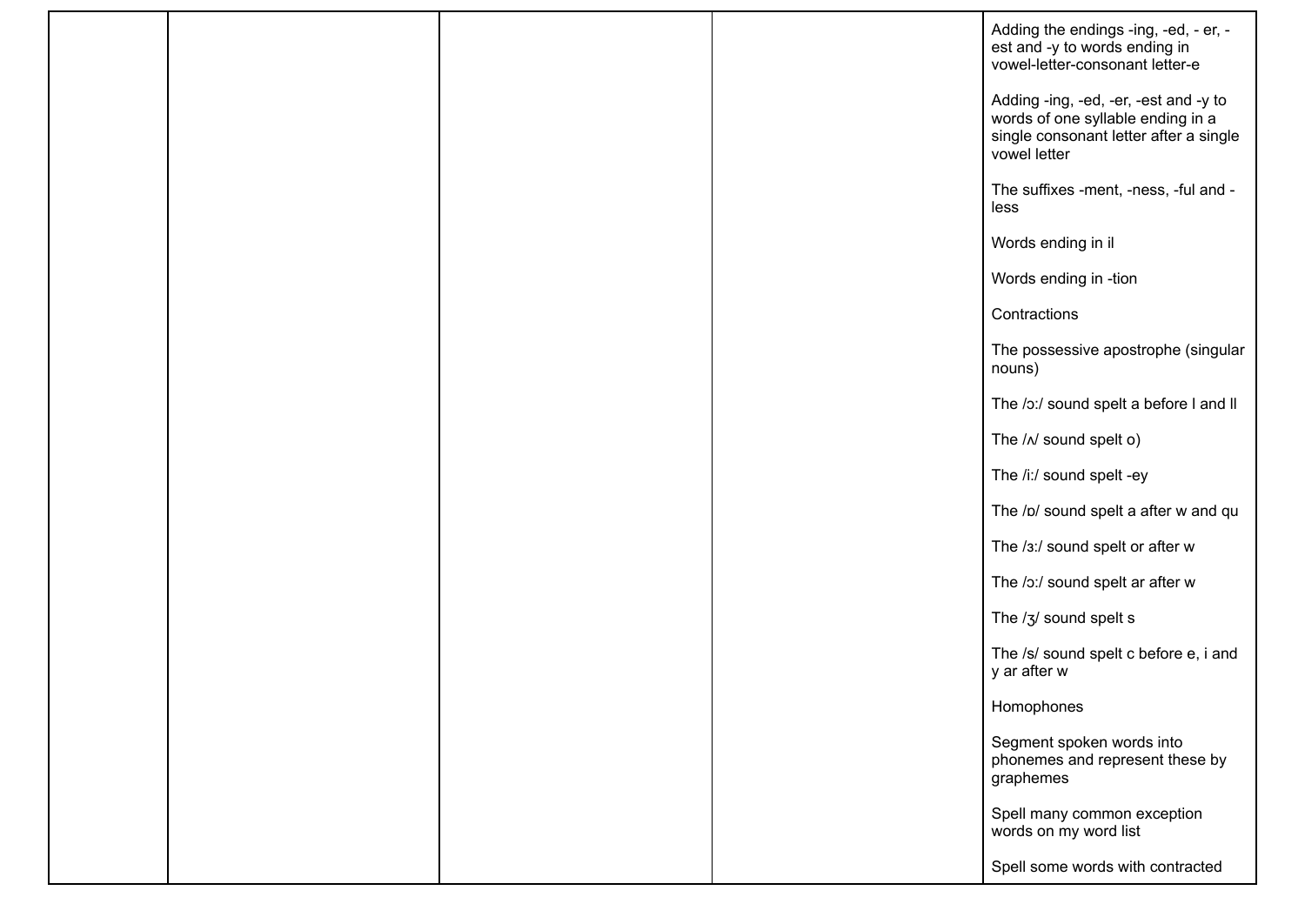|  |  | forms from my rules and sounds list                                                                                                          |
|--|--|----------------------------------------------------------------------------------------------------------------------------------------------|
|  |  | Add suffixes to spell some words<br>correctly in my writing - see my list of<br>suffixes and prefixes e.g. -ment,<br>-ness, -ful, -less, -ly |
|  |  | Write from memory simple<br>sentences, dictated by the teacher                                                                               |
|  |  | <b>Handwriting</b>                                                                                                                           |
|  |  | Write clearly:                                                                                                                               |
|  |  | Form lower-case letters evenly                                                                                                               |
|  |  | Join some letters together using<br>diagonal and horizontal strokes                                                                          |
|  |  | Understand which letters, at times,<br>are best left unjoined                                                                                |
|  |  | Write capital letters and digits the<br>correct size                                                                                         |
|  |  | Use correct spacing between words                                                                                                            |
|  |  |                                                                                                                                              |
|  |  |                                                                                                                                              |
|  |  |                                                                                                                                              |
|  |  |                                                                                                                                              |
|  |  |                                                                                                                                              |
|  |  |                                                                                                                                              |
|  |  |                                                                                                                                              |
|  |  |                                                                                                                                              |
|  |  |                                                                                                                                              |
|  |  |                                                                                                                                              |
|  |  |                                                                                                                                              |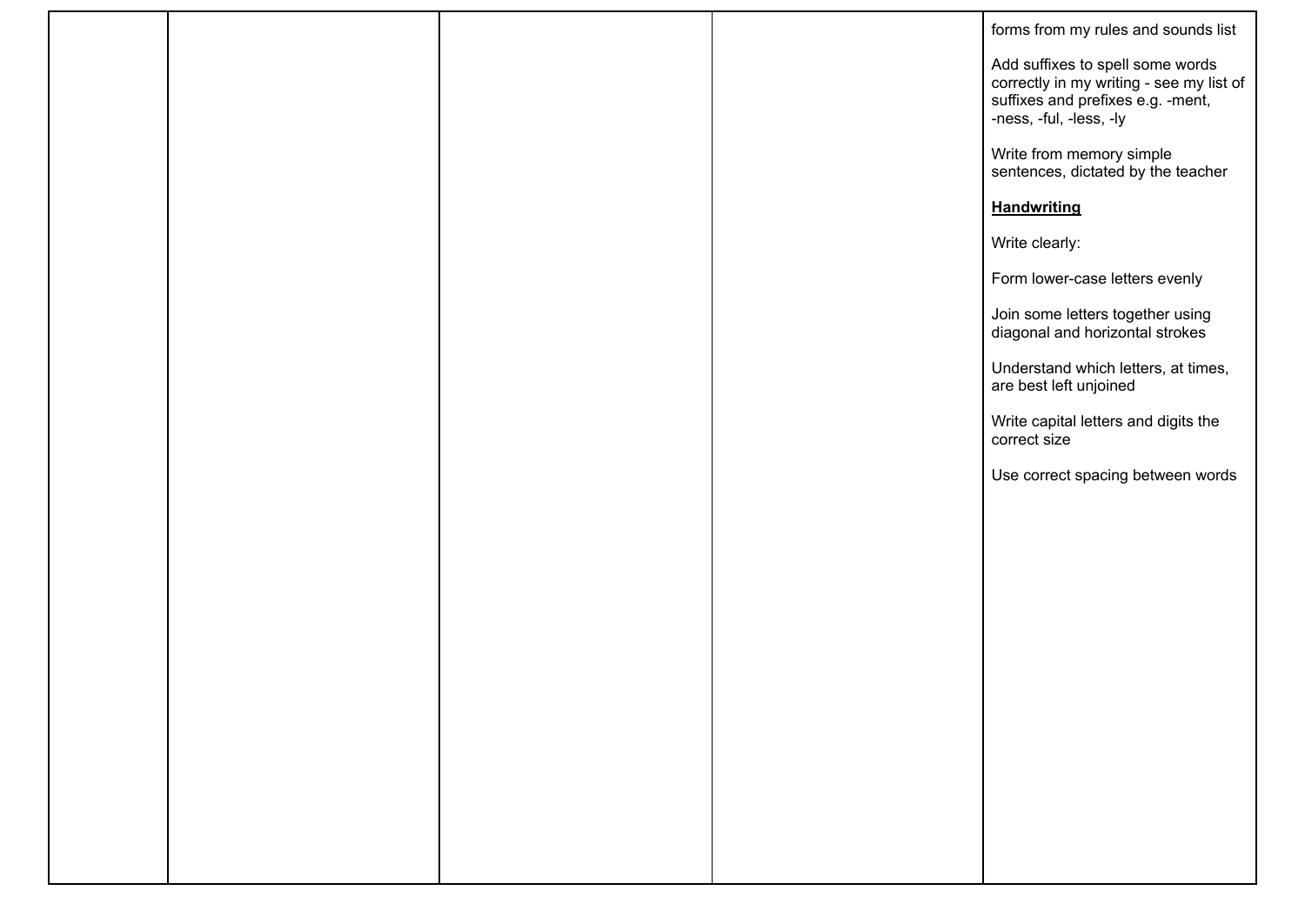|                   |                                                                       | <b>Reading</b>                                                                       | <b>Writing</b>                                                                                                         |                                                                                                      |
|-------------------|-----------------------------------------------------------------------|--------------------------------------------------------------------------------------|------------------------------------------------------------------------------------------------------------------------|------------------------------------------------------------------------------------------------------|
| Year <sub>3</sub> | <b>Spoken Language</b>                                                |                                                                                      | Text Types to be studied:<br>Narrative: Legends; Playscripts; Short<br>Stories; Traditional tales with a twist         | <b>Spelling, Punctuation and</b>                                                                     |
|                   |                                                                       | <b>Y3 South Borough Reading List</b>                                                 | Non-Fiction: Recount-: Diary entry;<br>Instructions: Recipe; Report:<br>Non-Chronological; Persuasive: poster or flier | <b>Grammar</b>                                                                                       |
|                   |                                                                       |                                                                                      | Poetry: Calligrams; Shape poems                                                                                        |                                                                                                      |
|                   | <b>Narrative</b>                                                      | <b>Narrative</b>                                                                     | <b>Narrative Composition</b>                                                                                           | <b>Punctuation and Grammar</b>                                                                       |
|                   | Give an opinion on a story                                            | Identify key features of legends                                                     | Write a fairy story                                                                                                    | Use a sequence of events to<br>structure narrative writing                                           |
|                   | Retell a legend in my own words                                       | Understand what is being read and<br>explain words in context                        | Retell a legend                                                                                                        |                                                                                                      |
|                   | Listen to and understand a range of<br>stories                        | Predict what will happen next                                                        | Write an adventure story                                                                                               | Describe settings and characters by<br>adding detail, e.g. expanded noun<br>phrases; use adverbs and |
|                   |                                                                       | Compare examples of work by the<br>same author                                       | Identify main ideas and summarise<br>them                                                                              | prepositions to enhance meaning                                                                      |
|                   | Find phrases in books that capture<br>my interest and imagination and | Identify the key features of letters                                                 | Write a letter                                                                                                         | Write extended sentences with<br>subordinate clauses                                                 |
|                   | explain why                                                           |                                                                                      |                                                                                                                        |                                                                                                      |
|                   | Perform plays                                                         | Read plays and dialogue an<br>compare prose                                          | Write a playscript (adapted from a<br>narrative)                                                                       | Plan paragraphs for my story                                                                         |
|                   |                                                                       | Read a range of stories including                                                    |                                                                                                                        | Use the perfect form of verbs to mark<br>time and cause                                              |
|                   | <b>Non-Fiction</b>                                                    | fairy stories, myths and legends and<br>reflect on the similarities and              | <b>Non-fiction</b>                                                                                                     | Use inverted commas to record                                                                        |
|                   | Work in a group                                                       | differences                                                                          | Record information from non-fiction<br>sources                                                                         | direct speech                                                                                        |
|                   | Make a presentation                                                   | <b>Non-Fiction</b>                                                                   | Write a report                                                                                                         | Use a comma to separate clauses,<br>including after a fronted adverbial;                             |
|                   | Give instructions                                                     | Use a dictionary                                                                     | Write instructions                                                                                                     | place the possessive apostrophe for<br>singular possession; begin to show                            |
|                   | Speak persuasively                                                    | Retrieve information from non-fiction<br>books                                       | Use my computing skills to record                                                                                      | plural possession e.g. boys' game.                                                                   |
|                   |                                                                       |                                                                                      | non-fiction information                                                                                                | Use prepositions                                                                                     |
|                   | Poetry                                                                | Identify how language and structure<br>contribute to meaning in non-fiction<br>books | Present information in a persuasive<br>manner                                                                          | Write statements                                                                                     |
|                   | Learn a poem off by heart and<br>perform it                           | Identify how language and structure                                                  | <b>Poetry Composition</b>                                                                                              | Write commands                                                                                       |
|                   | Explain what I like and dislike about                                 | contribute to meaning in instructions                                                | Write or help to write a poem to be                                                                                    | Write exclamations                                                                                   |
|                   | a poem and say why                                                    | Identify how language and structure<br>contribute to meaning in persuasive           | performed                                                                                                              | Write rhyming phrases                                                                                |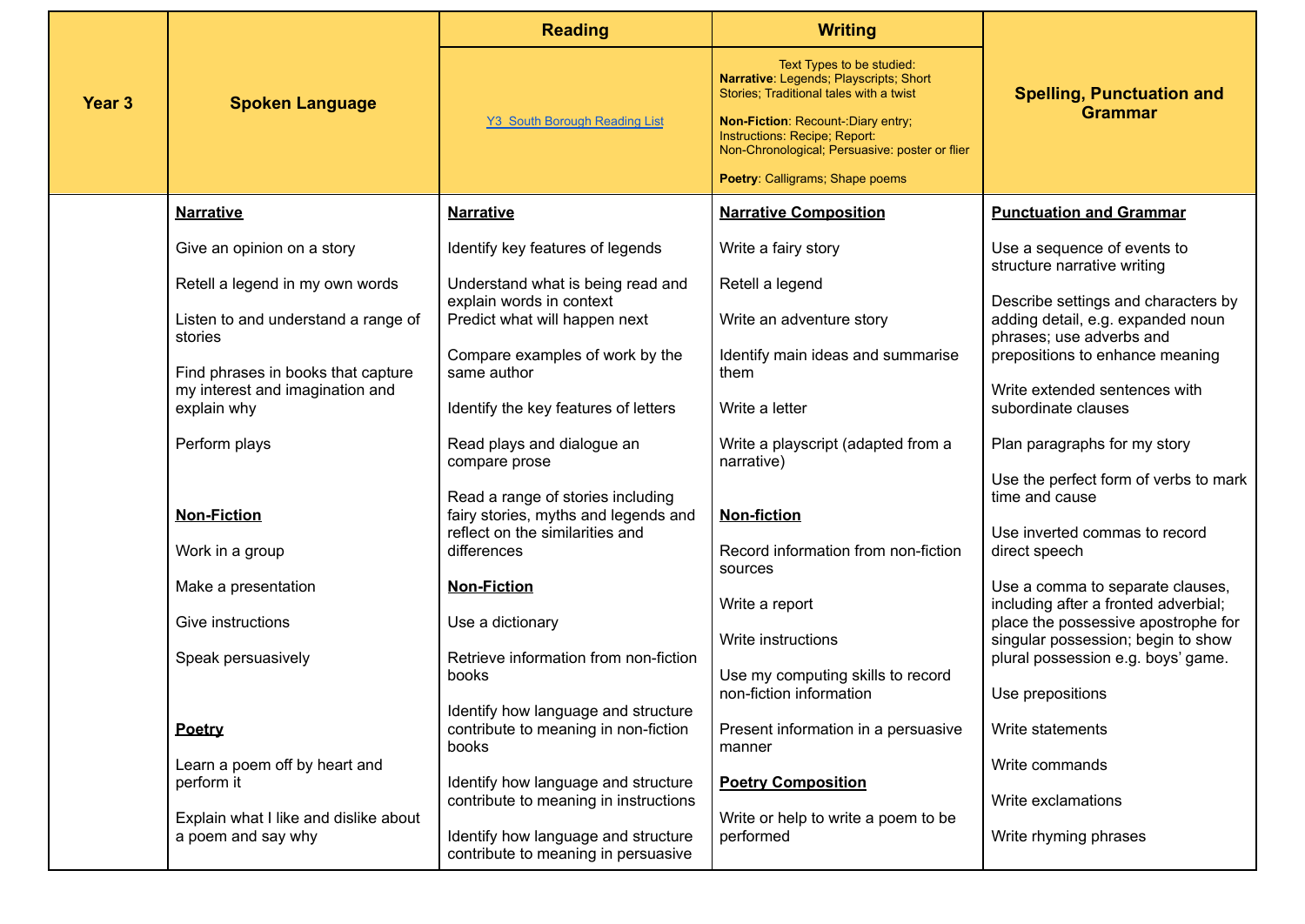| Perform poems that play with | writing                                                                                                                                                                    | Compose a calligram                                                                                                                                                                                                                                                                                                                                                                       | Write phrases and with similes                                                                                                                                                                                                                                                                                                                                                                                                                                                                                                                                                                                                                                                                                                                                                                                                                                                     |
|------------------------------|----------------------------------------------------------------------------------------------------------------------------------------------------------------------------|-------------------------------------------------------------------------------------------------------------------------------------------------------------------------------------------------------------------------------------------------------------------------------------------------------------------------------------------------------------------------------------------|------------------------------------------------------------------------------------------------------------------------------------------------------------------------------------------------------------------------------------------------------------------------------------------------------------------------------------------------------------------------------------------------------------------------------------------------------------------------------------------------------------------------------------------------------------------------------------------------------------------------------------------------------------------------------------------------------------------------------------------------------------------------------------------------------------------------------------------------------------------------------------|
| language                     | <b>Poetry</b><br>Evaluate narrative poems<br>Recognise the features of shape<br>poems and other poems<br>Find phrases that capture my<br>interest and imagination in poems | Compose a shape poem<br>Write a poem that plays with<br>language<br><b>Word recognition</b><br>Read age-appropriate books with<br>confidence and fluency<br>Read aloud with intonation that<br>shows understanding<br>Work out the meaning of words from<br>the context<br>Use the first two or three letters of a<br>word to check spelling, meaning or<br>both of these in a dictionary | Write funny sentences containing<br>puns<br>Draft, edit and evaluate writing and<br>suggest or make improvements<br><b>Spelling</b><br>Prefixes and Suffixes Prefixes - dis-,<br>mis-, in-, re-, sub-, inter-, super-,<br>anti-, auto-<br>Adding suffixes beginning with vowel<br>letters to words of more than one<br>syllable<br>The suffix -ly<br>The suffix -ation<br>The suffix -ous<br>Words with endings sounding like<br>/3ə/ or /tʃə/<br>Endings which sound like /fan/, spelt<br>-tion, -sion, -ssion, -cian<br>Endings which sound like /3an/<br>Words with the /k/ sound spelt ch<br>(Greek in origin)<br>The /ɪ/ sound spelt y elsewhere than<br>at the end of words<br>The / N sound spelt ou<br>Words with the /f/ sound spelt ch<br>(mostly French in origin)<br>Words ending with the /g/ sound<br>spelt -gue and the /k/ sound spelt -<br>que (French in origin) |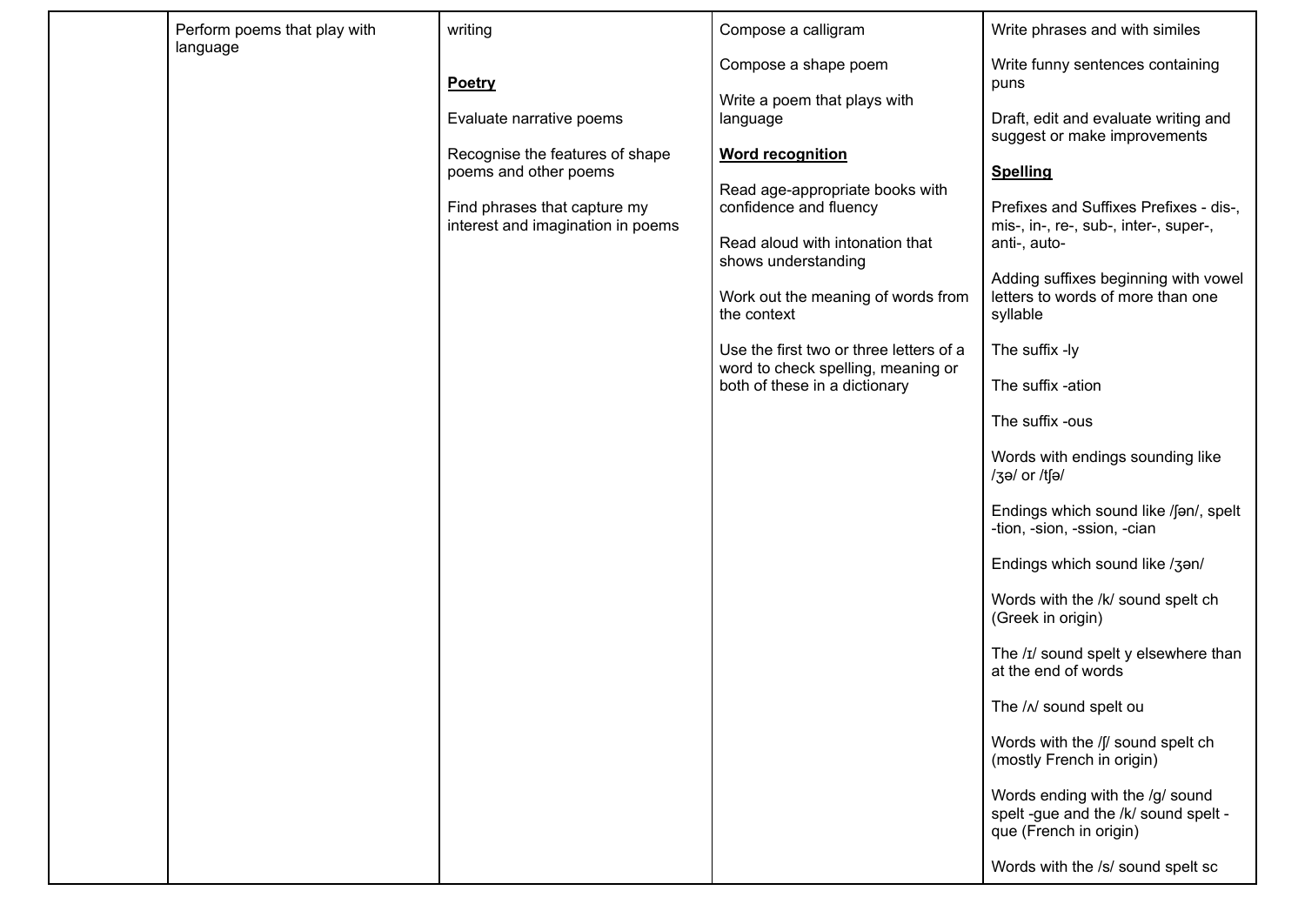|  |  | (Latin in origin)                                                                             |
|--|--|-----------------------------------------------------------------------------------------------|
|  |  | Words with the /eɪ/ sound spelt ei,<br>eigh, or ey                                            |
|  |  | <b>Handwriting</b>                                                                            |
|  |  | Write clearly, in a neat joined hand                                                          |
|  |  | Join letters using diagonal and<br>horizontal strokes                                         |
|  |  | Understand which letters, when<br>adjacent to one another, are best left<br>unjoined          |
|  |  | Keep all letters of an even size                                                              |
|  |  | Make sure that the downstrokes of<br>letters are parallel                                     |
|  |  | Space all lines of writing so that the<br>ascenders and descenders of letters<br>do not touch |
|  |  |                                                                                               |
|  |  |                                                                                               |
|  |  |                                                                                               |
|  |  |                                                                                               |
|  |  |                                                                                               |
|  |  |                                                                                               |
|  |  |                                                                                               |
|  |  |                                                                                               |
|  |  |                                                                                               |
|  |  |                                                                                               |
|  |  |                                                                                               |
|  |  |                                                                                               |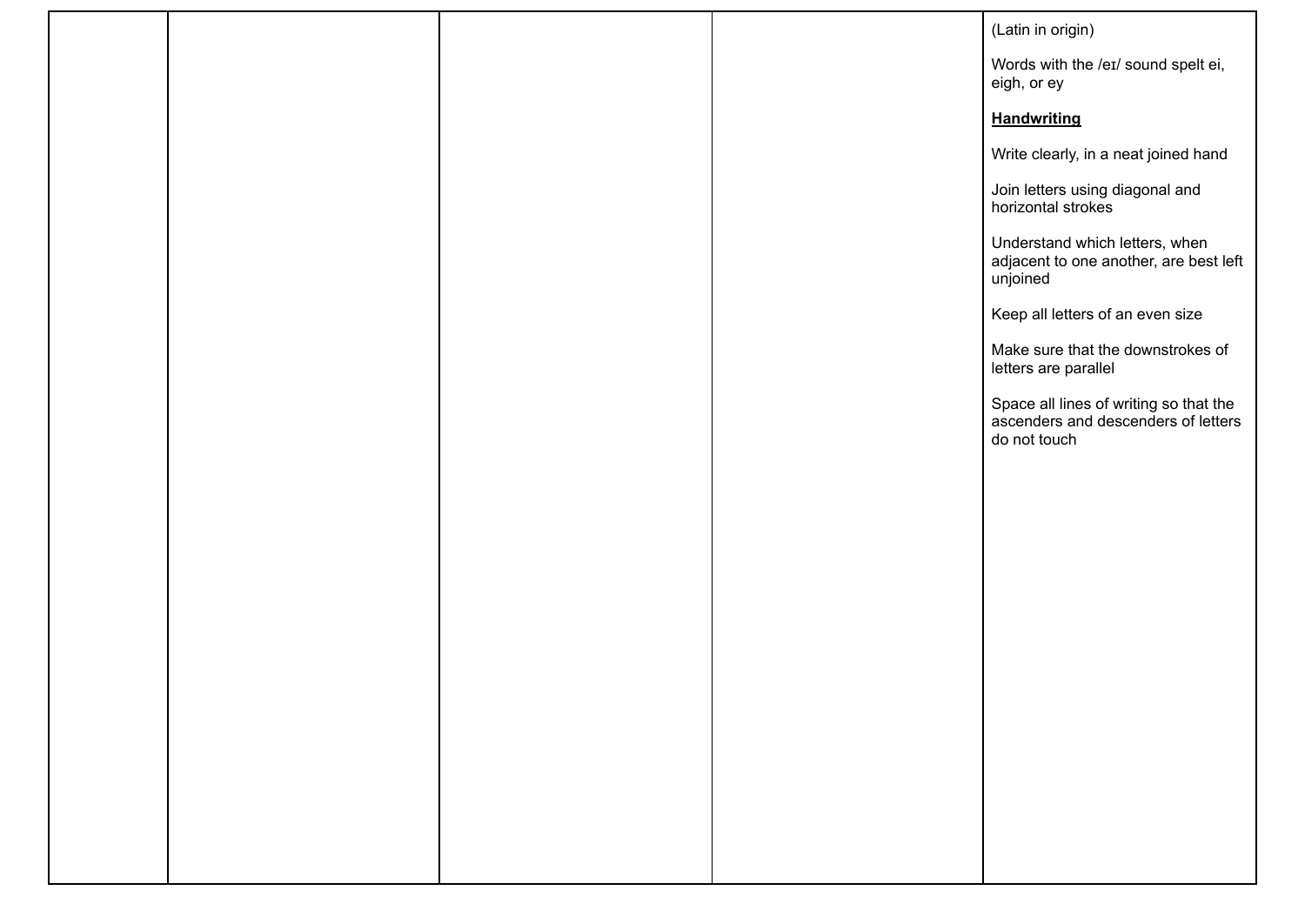|        |                                                                                        | <b>Reading</b>                                                                                | <b>Writing</b>                                                                                                                                                                                                                                                                                                                                              |                                                                                                             |
|--------|----------------------------------------------------------------------------------------|-----------------------------------------------------------------------------------------------|-------------------------------------------------------------------------------------------------------------------------------------------------------------------------------------------------------------------------------------------------------------------------------------------------------------------------------------------------------------|-------------------------------------------------------------------------------------------------------------|
| Year 4 | <b>Spoken Language</b>                                                                 | <b>Y4 South Borough Reading List</b>                                                          | Text Types to be studied:<br>Narrative: Myths; Short stories raising issues<br>or dilemmas; stories in the style of an author;<br><b>Playscripts</b><br>Non-Fiction: Report: Non-chronological;<br>Explanation: Technical manual eg How an<br>internal combustion engine works; Recount:<br>Letter; Persuasive: Travel brochure<br>Poetry: Write free verse | <b>Spelling, Punctuation and</b><br><b>Grammar</b>                                                          |
|        | <b>Narrative</b>                                                                       | <b>Narrative</b>                                                                              | <b>Narrative Composition</b>                                                                                                                                                                                                                                                                                                                                | <b>Punctuation and Grammar</b>                                                                              |
|        | Discuss stories and express my<br>opinion                                              | Read and understand stories<br>Understand how paragraphs or                                   | Write a narrative using paragraphs<br>Write a historical narrative                                                                                                                                                                                                                                                                                          | In non-narrative writing, use simple<br>organisational devices                                              |
|        | Discuss the differences between a<br>TV drama and a book                               | chapters are used to collect, order<br>and build-up ideas                                     | Retell a myth                                                                                                                                                                                                                                                                                                                                               | Create and describe characters,<br>setting and plot, e.g. through<br>expanded noun phrases                  |
|        | Express an opinion about an<br>author's intended impact                                | Identify effective language to<br>describe a setting                                          | Plan and write a myth<br>Write a short story that raises an                                                                                                                                                                                                                                                                                                 | Use paragraphs logically to group<br>information around a theme                                             |
|        | Orally summarise the key points in<br>each paragraph to outline the story<br>structure | Predict what will happen next<br>Find features of a story that raise an                       | issue or a dilemma<br>Write a play script                                                                                                                                                                                                                                                                                                                   | Extend sentences to include those<br>with more than one clause                                              |
|        | Tell a story using role-play<br>Make deductions and respond                            | issue or a dilemma<br>Identify features authors use in<br>fantasy and science fiction stories | <b>Non-fiction</b>                                                                                                                                                                                                                                                                                                                                          | Mostly control tenses, including use<br>of the present perfect e.g.she has<br>had; I've taken; they've gone |
|        | imaginatively<br>Listen to and retell a myth                                           | Identify the differences between<br>narrative and play-scripts                                | Write a report<br>Write a newspaper article                                                                                                                                                                                                                                                                                                                 | Use powerful verbs                                                                                          |
|        | Re-enact a scene from a story using<br>drama                                           | Identify features of myths                                                                    | Make effective short notes                                                                                                                                                                                                                                                                                                                                  | Use subordinate clauses<br>Use coordinating conjunctions                                                    |
|        | Perform play scripts                                                                   | Draw inferences<br><b>Non-Fiction</b>                                                         | Edit down and reword a sentence or<br>paragraph                                                                                                                                                                                                                                                                                                             | Write interesting sentences with<br>fronted adverbials                                                      |
|        | <b>Non-Fiction</b><br>Take on a character and act out a                                | Identify the features of a newspaper<br>report                                                | Present information from a variety of<br>sources in one simple format                                                                                                                                                                                                                                                                                       | Devise useful questions                                                                                     |
|        | view point<br>Take different roles in a group and                                      | Know the difference between fact<br>and opinion                                               | Write an explanation text<br>Prepare a persuasive written                                                                                                                                                                                                                                                                                                   | Write dialogue with inverted commas<br>Select nouns and pronouns for                                        |
|        | use the language appropriate to<br>them                                                | Understand how information can be                                                             | voiceover script                                                                                                                                                                                                                                                                                                                                            | clarity and to avoid repetition                                                                             |
|        |                                                                                        | organised effectively                                                                         | Research and prepare an oral/visual                                                                                                                                                                                                                                                                                                                         | Use my knowledge of grammar                                                                                 |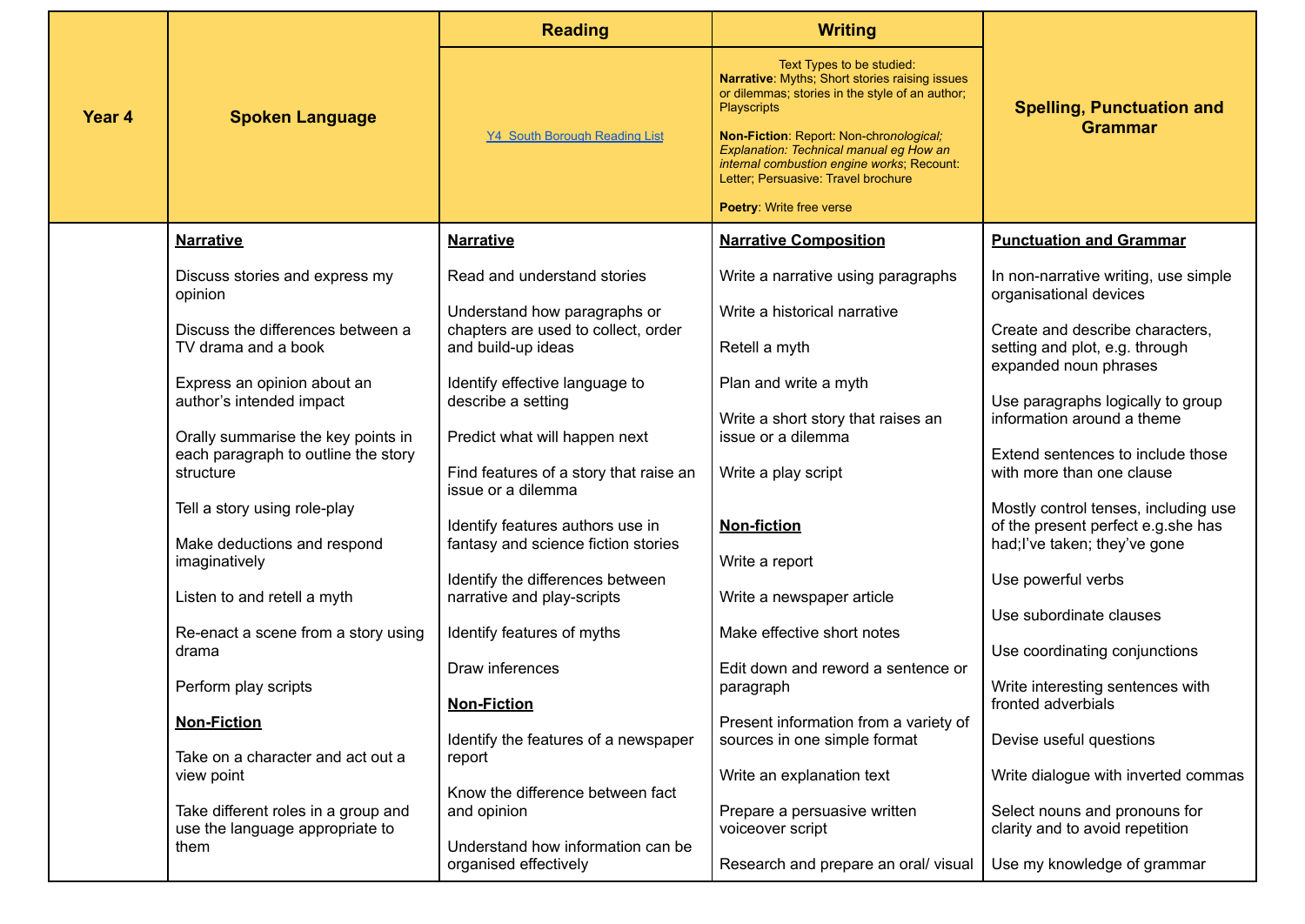| Listen to a speaker, make notes on<br>the talk and use the notes to develop | Scan texts in print or on screen to                                   | presentation                                                        | Write powerful sentences                                                                    |
|-----------------------------------------------------------------------------|-----------------------------------------------------------------------|---------------------------------------------------------------------|---------------------------------------------------------------------------------------------|
| a roleplay                                                                  | locate the information I want                                         | <b>Poetry Composition</b>                                           | Make accurate use of determiners                                                            |
| Give an explanation clearly                                                 | Prepare for factual research                                          | Write a poem to present                                             | Write an explanatory statement                                                              |
| Make a persuasive speech<br>Poetry                                          | Identify the features of an<br>explanation                            | Write free verse that contains<br>similes'                          | Write persuasive statements                                                                 |
| Explain how poets use language                                              | Identify the features of persuasive<br>texts                          | <b>Word recognition</b>                                             | Write phrases containing similes                                                            |
| (including similes and other simple<br>images) to create a vivid picture in | Tell the difference between types of                                  | Read age-appropriate books with                                     | Write noun phrases                                                                          |
| words                                                                       | non-fiction texts                                                     | confidence and fluency                                              | Write rhyming couplets                                                                      |
| Perform a poem I have learned by<br>heart                                   | Locate and sequence words in<br>alphabetical order                    | Read aloud with intonation that<br>shows understanding              | Use preposition phrases                                                                     |
|                                                                             | <b>Poetry</b>                                                         | Work out the meaning of words from<br>the context                   | Show familiarity with the process of<br>self-editing, redrafting and making<br>improvements |
|                                                                             | Identify ways in which authors use<br>similes and create imagery in a | Use the first two or three letters of a                             |                                                                                             |
|                                                                             | poem                                                                  | word to check spelling, meaning or<br>both of these in a dictionary | <b>Spelling</b>                                                                             |
|                                                                             | Recognise and evaluate simple<br>forms of poetry including free verse |                                                                     | Prefixes dis-, mis-, in                                                                     |
|                                                                             |                                                                       |                                                                     | Adding suffixes beginning with vowel<br>letters to words of more than one<br>syllable       |
|                                                                             |                                                                       |                                                                     | The suffix -ly                                                                              |
|                                                                             |                                                                       |                                                                     | The suffix -ation                                                                           |
|                                                                             |                                                                       |                                                                     | The suffix -ous                                                                             |
|                                                                             |                                                                       |                                                                     | Words with endings sounding like<br>/3ə/ or /tʃə/                                           |
|                                                                             |                                                                       |                                                                     | Endings which sound like /fan/, spelt<br>-tion, -sion, -ssion, -cian                        |
|                                                                             |                                                                       |                                                                     | Endings which sound like /3an/                                                              |
|                                                                             |                                                                       |                                                                     | Words with the /k/ sound spelt ch<br>(Greek in origin)                                      |
|                                                                             |                                                                       |                                                                     | The /I/ sound spelt y elsewhere than                                                        |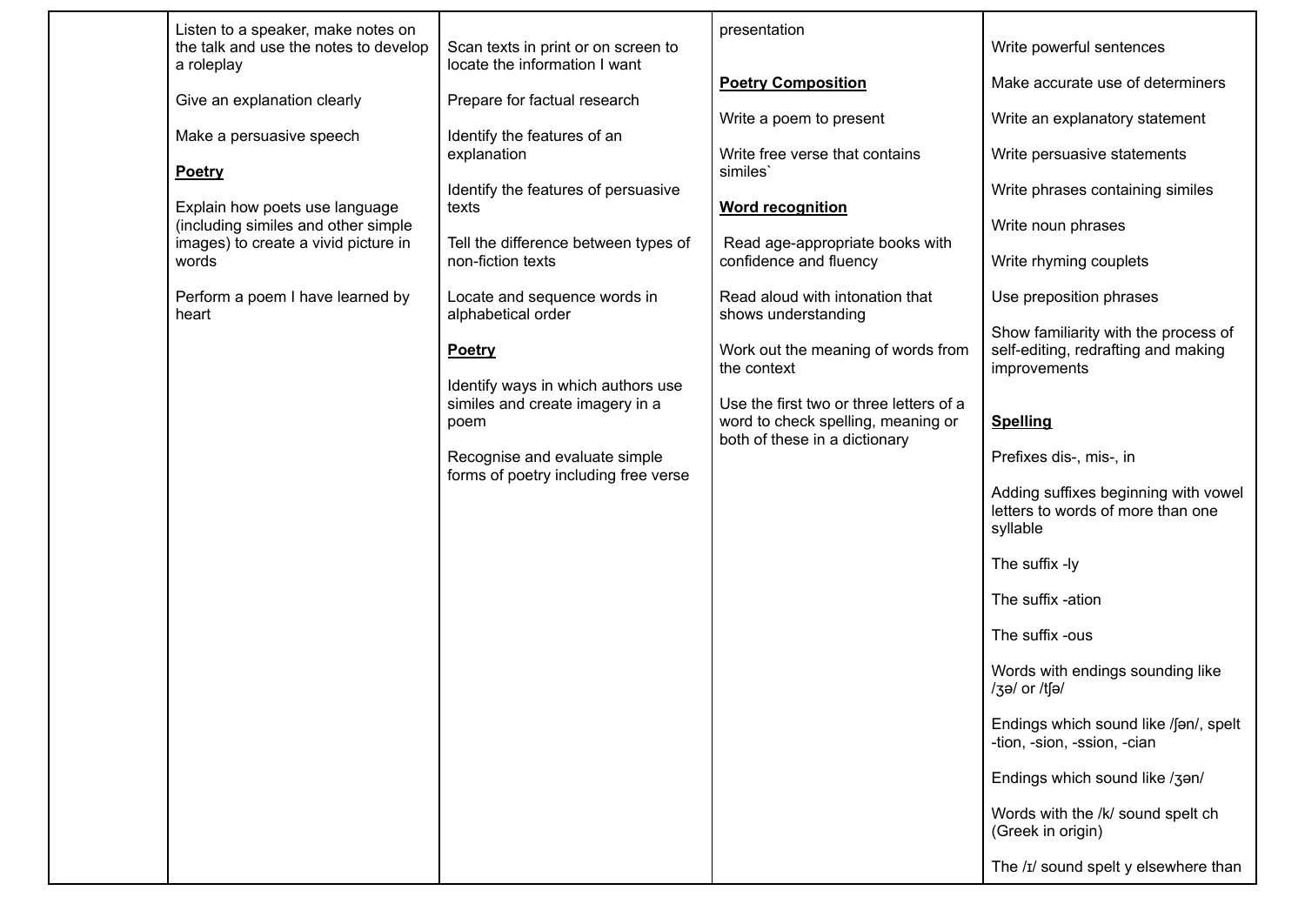|  |  | at the end of words                                                                               |
|--|--|---------------------------------------------------------------------------------------------------|
|  |  | The / N sound spelt ou                                                                            |
|  |  | Words with the /f/ sound spelt ch<br>(mostly French in origin)                                    |
|  |  | Words ending with the /g/ sound<br>spelt -gue and the /k/ sound spelt -<br>que (French in origin) |
|  |  | Words with the /s/ sound spelt sc<br>(Latin in origin)                                            |
|  |  | Words with the /eɪ/ sound spelt ei,<br>eigh, or ey                                                |
|  |  | Homophones                                                                                        |
|  |  | <b>Handwriting</b>                                                                                |
|  |  | Write clearly, in a neat joined hand                                                              |
|  |  | Join letters using diagonal and<br>horizontal strokes                                             |
|  |  | Understand which letters, when<br>adjacent to one another, are best left<br>unjoined              |
|  |  | Keep all my letters of an even size                                                               |
|  |  | Make sure that the downstrokes of<br>letters are parallel                                         |
|  |  | Space all lines of writing so that the<br>ascenders and descenders of letters<br>do not touch     |
|  |  |                                                                                                   |
|  |  |                                                                                                   |
|  |  |                                                                                                   |
|  |  |                                                                                                   |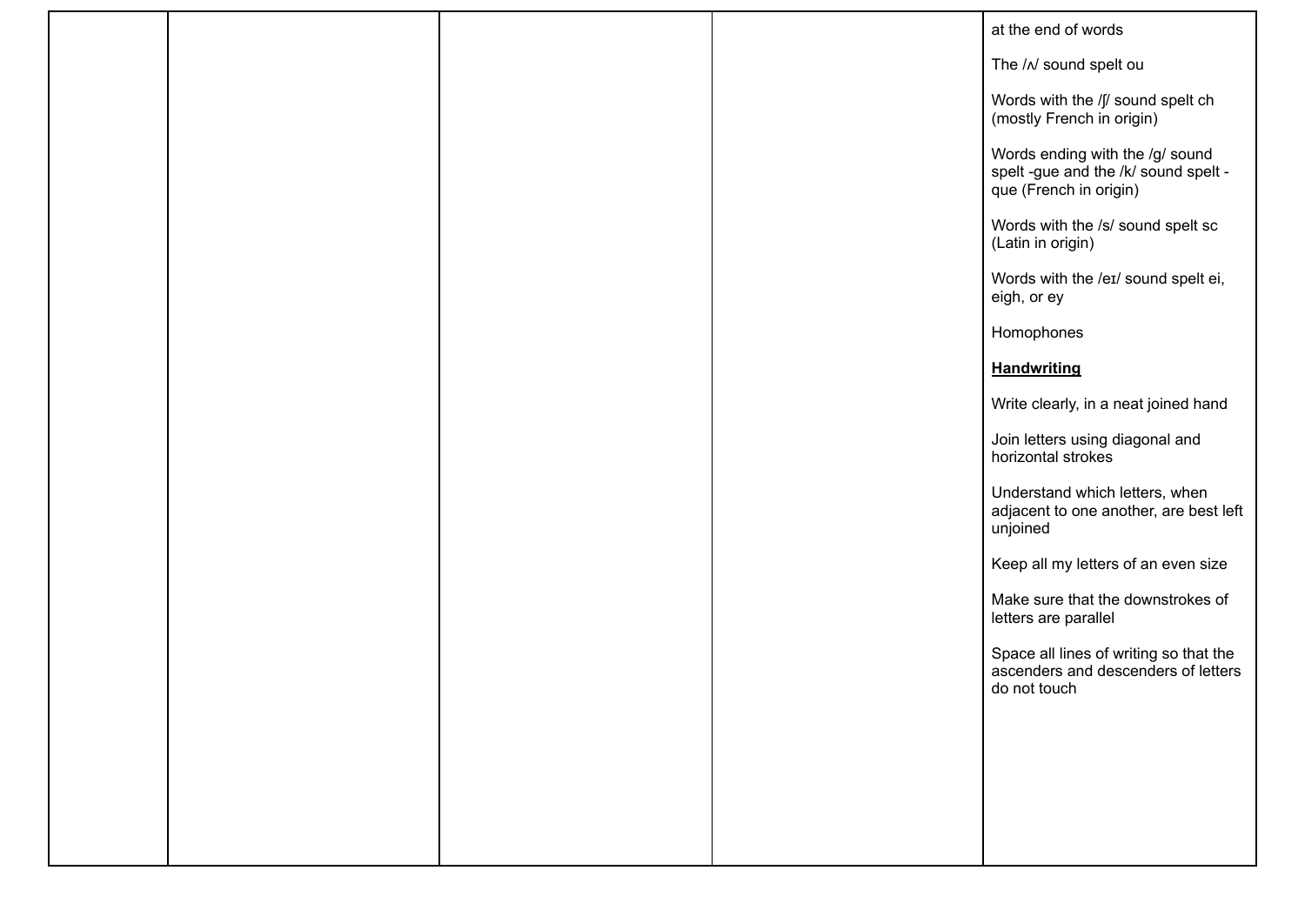|                   | <b>Spoken Language</b>                                                  | <b>Reading</b>                                                             | <b>Writing</b>                                                                                                                                                            | <b>Spelling, Punctuation and</b><br><b>Grammar</b>                                                            |  |
|-------------------|-------------------------------------------------------------------------|----------------------------------------------------------------------------|---------------------------------------------------------------------------------------------------------------------------------------------------------------------------|---------------------------------------------------------------------------------------------------------------|--|
| Year <sub>5</sub> |                                                                         | <b>Y5 South Borough Reading List</b>                                       | Text Types to be studied:<br>Narrative: Stories in the style of an author;<br>stories from an alternative point of view; new<br>version of a legend; narrative for a film |                                                                                                               |  |
|                   |                                                                         |                                                                            | Non-Fiction: Explanation: science; Recount:<br>Auto-biography; Persuasive: YouTube advert                                                                                 |                                                                                                               |  |
|                   |                                                                         |                                                                            | <b>Poetry: Narrative poetry</b>                                                                                                                                           |                                                                                                               |  |
|                   | <b>Narrative</b>                                                        | <b>Narrative</b>                                                           | <b>Narrative Composition</b>                                                                                                                                              | <b>Punctuation and Grammar</b>                                                                                |  |
|                   | Work effectively as part of a group to<br>make a presentation           | Understand what I am reading and<br>can explain words in context           | Plan and write a chapter or story<br>continuation                                                                                                                         | Independently demonstrate a range<br>of text types, using structure and<br>organisation informed by audience, |  |
|                   | Retell a legend                                                         | Express my opinion on stories by the<br>same author                        | Write a story in the style of an author                                                                                                                                   | purpose and content                                                                                           |  |
|                   | Retell a story from a different<br>viewpoint                            | Identify features of legends                                               | Rewrite a story from an alternative<br>point of view                                                                                                                      | Write extended sentences with<br>relative clauses                                                             |  |
|                   | Describe a character                                                    | Read examples of stories from other<br>cultures and traditions and compare | Write a new version of a legend                                                                                                                                           | Begin to identify levels of formality<br>and sometimes use appropriately                                      |  |
|                   | Use a variety of drama strategies in<br>order to build up and expand my | them                                                                       | Write a story-board for a narrative                                                                                                                                       | Develop character and setting by                                                                              |  |
|                   | ideas                                                                   | Use a dictionary to define unfamiliar<br>words that originate from other   | Write a narrative for a film                                                                                                                                              | providing details which interest the<br>reader eg expanded noun phrases or                                    |  |
|                   | Work in role                                                            | languages / cultures                                                       | Produce a multimodal version of my<br>narrative                                                                                                                           | preposition phrases                                                                                           |  |
|                   | Identify the structure and language<br>features of broadcast materials  | Form opinions based on visual and<br>textual evidence from a film          | Plan, research and write a play script                                                                                                                                    | Create cohesion within paragraphs                                                                             |  |
|                   | Commentate on TV and radio<br>broadcast materials                       | Predict what will happen next from<br>details stated and implied           |                                                                                                                                                                           | Create cohesion by writing linked<br>paragraphs                                                               |  |
|                   | Perform my script                                                       |                                                                            | <b>Non-fiction</b>                                                                                                                                                        | Include speech in my writing<br>successfully using inverted commas                                            |  |
|                   |                                                                         | <b>Non-Fiction</b>                                                         | Write instructions                                                                                                                                                        | Use parentheses                                                                                               |  |
|                   | <b>Non-Fiction</b><br>Give clear oral instructions for a                | Retrieve information from non fiction<br>texts                             | Record information from non fiction<br>texts                                                                                                                              | Write complex sentences in the<br>passive voice                                                               |  |
|                   | common task                                                             | Identify different types of instructions                                   | Create plans for explanation or<br>information texts                                                                                                                      | Write sentences containing modal                                                                              |  |
|                   | Explain how to locate information in<br>a text or on screen             | Retrieve information from a text in<br>print or on screen efficiently      | Make effective notes                                                                                                                                                      | verbs<br>Write stage directions                                                                               |  |
|                   | Plan and manage a group task over<br>time                               | Identify the features of recounted                                         | Write a recount                                                                                                                                                           | Write short, snappy sentences that                                                                            |  |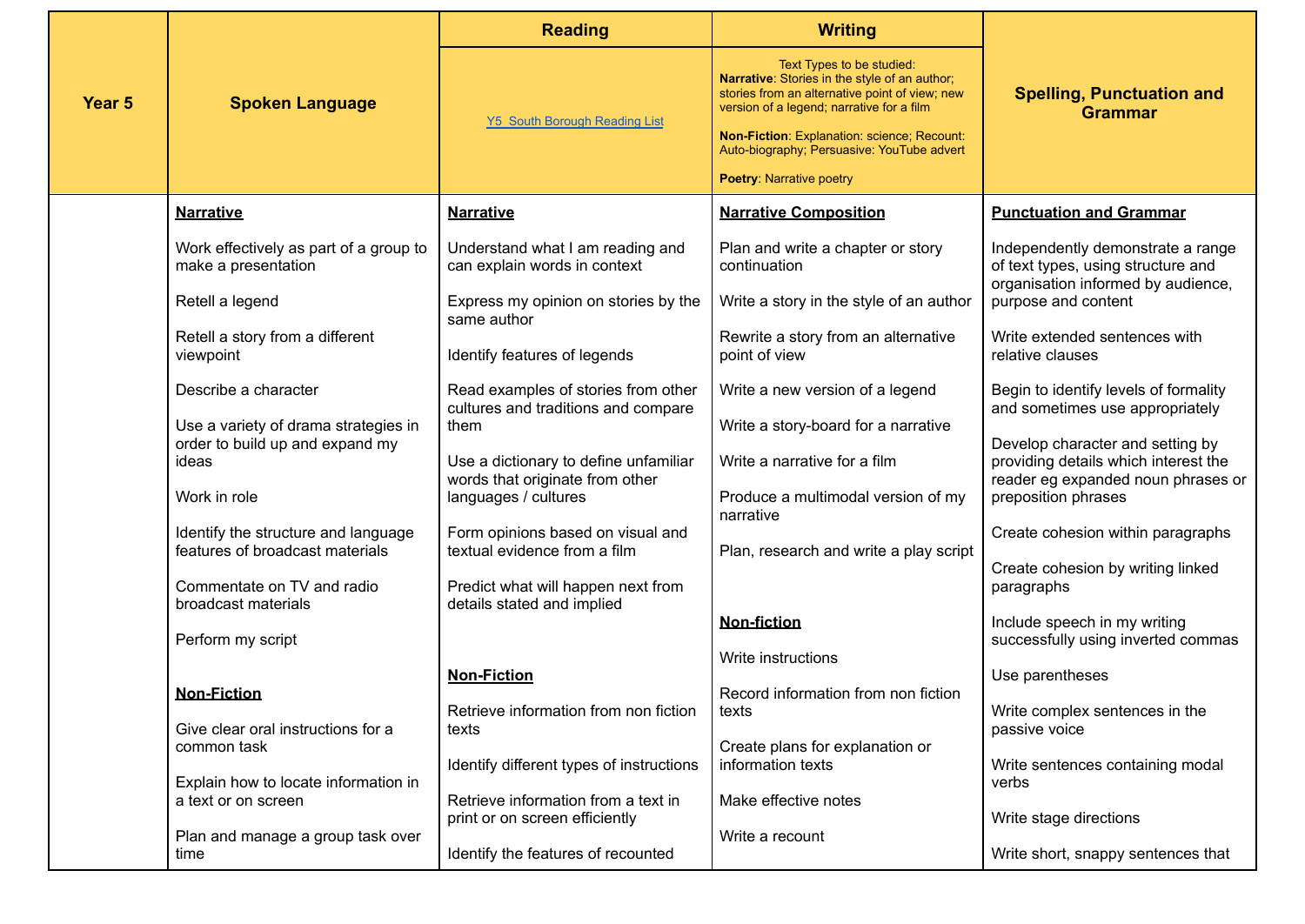|                                                                                         | texts                                                                                                                                         | Write a persuasive letter                                                                                                                                                             | link                                                                                                                                                    |
|-----------------------------------------------------------------------------------------|-----------------------------------------------------------------------------------------------------------------------------------------------|---------------------------------------------------------------------------------------------------------------------------------------------------------------------------------------|---------------------------------------------------------------------------------------------------------------------------------------------------------|
| Ask successful questions<br>Speak persuasively                                          | Identify persuasive features of texts                                                                                                         | Construct a persuasive argument                                                                                                                                                       | Use lists, commas, dashes to<br>organise my notes                                                                                                       |
| Present a successful persuasive<br>argument as part of a debate                         | Identify evidence for a writer's point<br>of view<br><b>Poetry</b>                                                                            | <b>Poetry Composition</b><br>Write free verse                                                                                                                                         | Construct questions to use in<br>interviewing                                                                                                           |
| Poetry<br>Give my opinion on the works of<br>significant poets<br>Perform a choral poem | Identify what is distinctive about a<br>poet's work<br>Identify the features of a narrative<br>poem<br>Identify features of a poem written to | Contribute towards writing a<br>narrative poem<br>Write and perform a poem<br><b>Word recognition</b>                                                                                 | Use commas to clarify meaning and<br>avoid ambiguity<br>Use apostrophes for contractions<br>Identify the subject and object in<br>sentences and phrases |
| Perform a poem I have learned by<br>heart                                               | be performed                                                                                                                                  | Read age-appropriate books with<br>confidence and fluency (including<br>whole novels)<br>Read aloud with intonation that<br>shows understanding<br>Work out the meaning of words from | Write phrases with effective<br>metaphors<br>Write rhyming couplets for a poem<br>Use a range of punctuation<br>appropriate to Y5-6                     |
|                                                                                         |                                                                                                                                               | the context<br>Use the first three or four letters of a<br>word to check spelling, meaning or<br>both of these in a dictionary<br>Use a thesaurus                                     | Begin to punctuate parenthesis in<br>various ways<br>Use commas for clarity with growing<br>confidence<br>Usually sustain appropriate tense             |
|                                                                                         |                                                                                                                                               |                                                                                                                                                                                       | Begin to recognise and use the<br>passive voice                                                                                                         |
|                                                                                         |                                                                                                                                               |                                                                                                                                                                                       | Use modal verbs<br>Evaluate the effectiveness of their                                                                                                  |
|                                                                                         |                                                                                                                                               |                                                                                                                                                                                       | own and others' writing: regularly<br>self-edit, redraft and improve                                                                                    |
|                                                                                         |                                                                                                                                               |                                                                                                                                                                                       | <b>Spelling</b>                                                                                                                                         |
|                                                                                         |                                                                                                                                               |                                                                                                                                                                                       | Endings which sound like /fas/ spelt -<br>cious or -tious                                                                                               |
|                                                                                         |                                                                                                                                               |                                                                                                                                                                                       | Endings which sound like /fal/                                                                                                                          |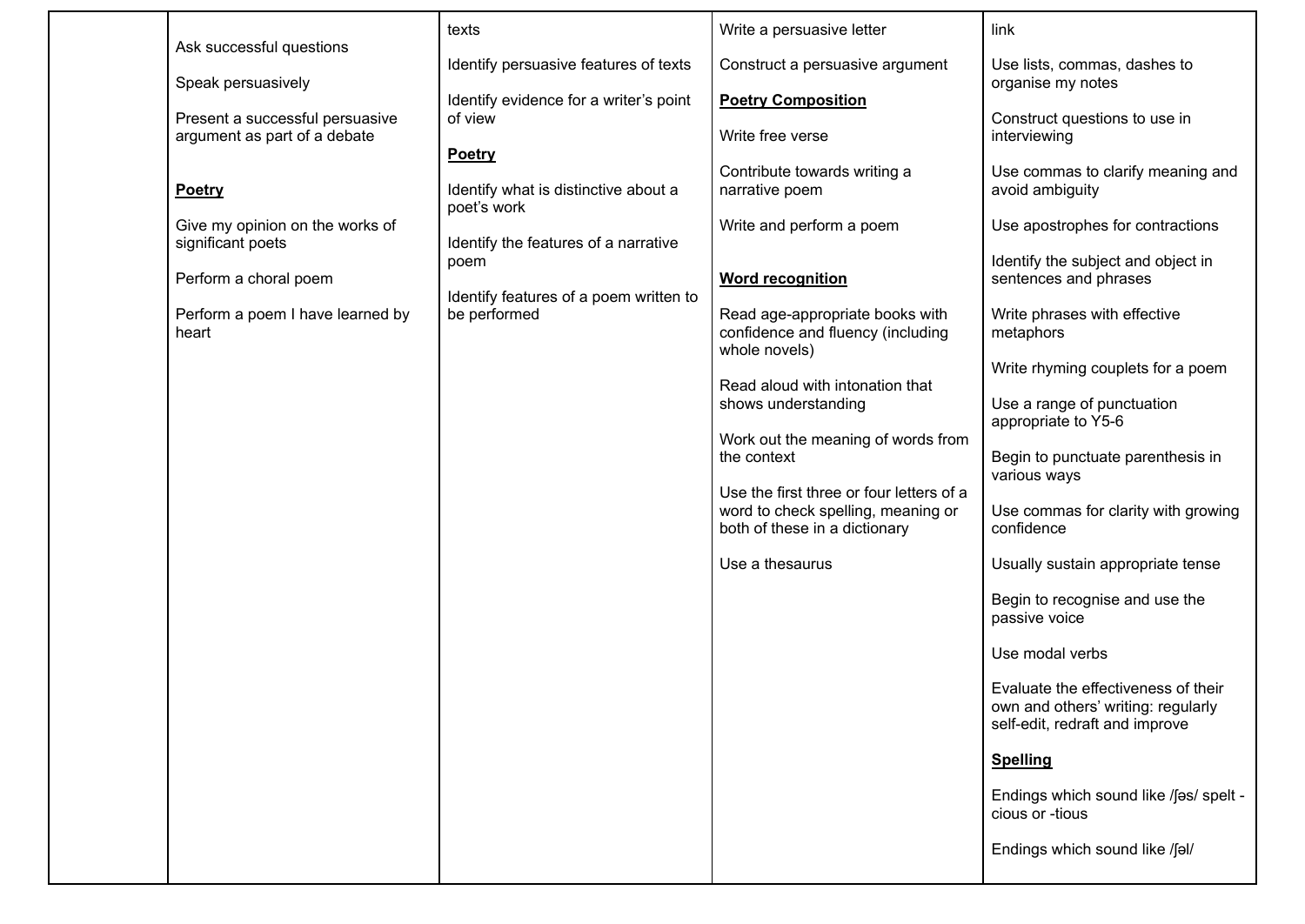|  |  | Words ending in -ant, -ance/- ancy, -<br>ent, -ence/-ency                                                            |
|--|--|----------------------------------------------------------------------------------------------------------------------|
|  |  | Words ending in -able and -ible                                                                                      |
|  |  | Adding suffixes beginning with vowel<br>letters to words ending in-fer                                               |
|  |  | Words with the /i:/ sound spelt ei<br>after c                                                                        |
|  |  | Words containing the letter-string<br>ough                                                                           |
|  |  | Spell some words with 'silent' letters                                                                               |
|  |  | Use of the hyphen                                                                                                    |
|  |  | Homophones                                                                                                           |
|  |  | <b>Handwriting</b>                                                                                                   |
|  |  | Write legibly, fluently, with increasing<br>speed and personal style                                                 |
|  |  | Choose which shape of a letter to<br>use when given choices                                                          |
|  |  | Maintain legibility, fluency and speed<br>in handwriting through choosing<br>whether or not to join specific letters |
|  |  | Select an appropriate script/style for<br>different tasks e.g. printing for labels                                   |
|  |  | Choose the writing implement that is<br>best suited for a task (e.g. quick<br>notes, letters)                        |
|  |  |                                                                                                                      |
|  |  |                                                                                                                      |
|  |  |                                                                                                                      |
|  |  |                                                                                                                      |
|  |  |                                                                                                                      |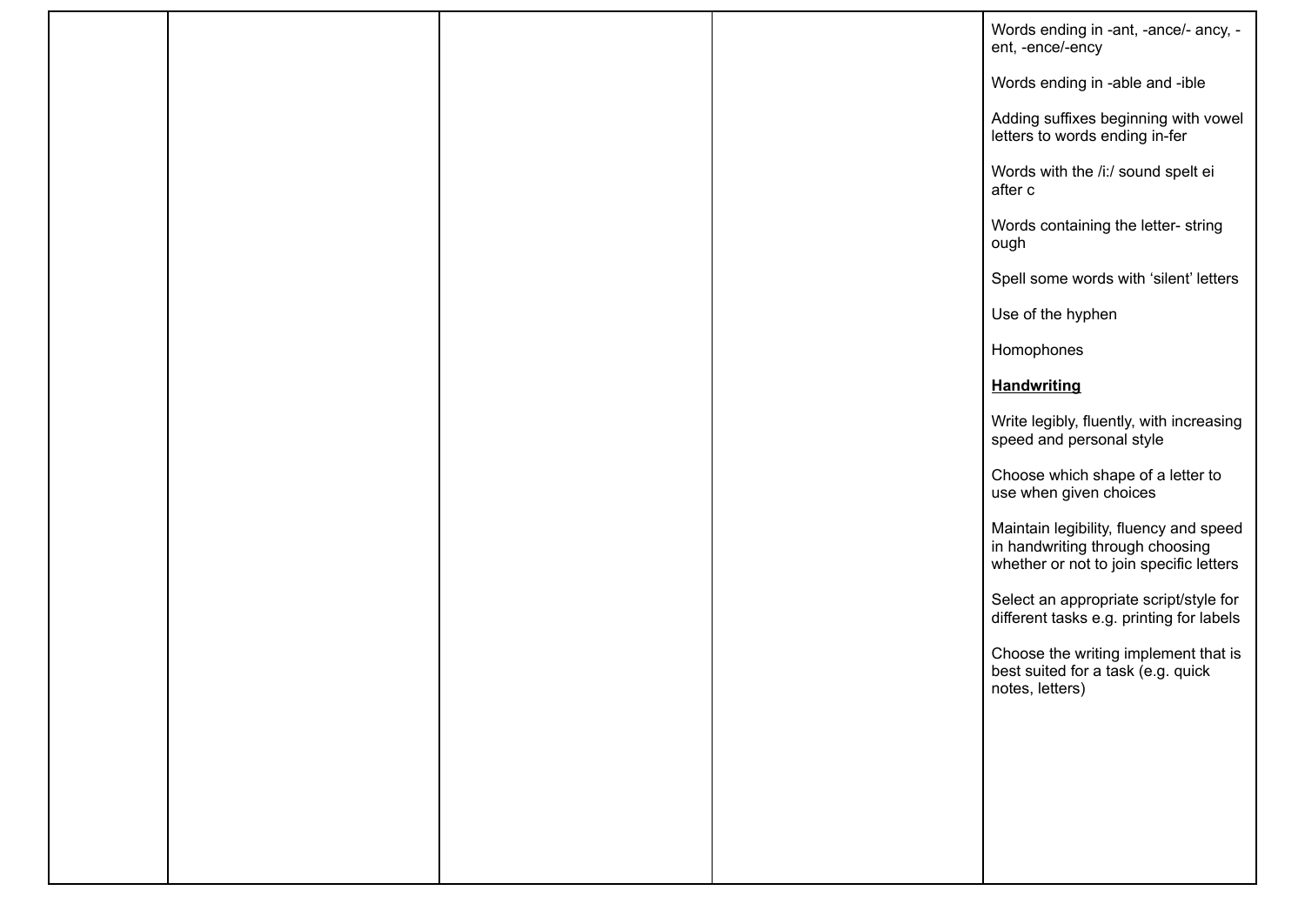|                   | <b>Spoken Language</b>                                                                                                  | <b>Reading</b>                                                                                                           | <b>Writing</b>                                                                                                                                                                                                                                                                                                                                                                                                                                                  |                                                                                                                                  |
|-------------------|-------------------------------------------------------------------------------------------------------------------------|--------------------------------------------------------------------------------------------------------------------------|-----------------------------------------------------------------------------------------------------------------------------------------------------------------------------------------------------------------------------------------------------------------------------------------------------------------------------------------------------------------------------------------------------------------------------------------------------------------|----------------------------------------------------------------------------------------------------------------------------------|
| Year <sub>6</sub> |                                                                                                                         | <b>Y6 South Borough Reading List</b>                                                                                     | Text Types to be studied:<br>Narrative: Stories in the style of an author;<br>Extended narratives; Stories including<br>flashbacks<br>Non-Fiction: Recount: Biography; Recount:<br>Magazine article; Playscript: for a Podcast;<br>Discussion: Balanced argument; Persuade:<br>Campaign/Pamphlet from a pressure group;<br>Persuade: Formal letters; Explanation:<br><b>Science</b><br><b>Poetry: Poems about important issues;</b><br>Poems containing imagery | <b>Spelling, Punctuation and</b><br><b>Grammar</b>                                                                               |
|                   | <b>Narrative</b>                                                                                                        | <b>Narrative</b>                                                                                                         | <b>Narrative Composition</b>                                                                                                                                                                                                                                                                                                                                                                                                                                    | <b>Punctuation and Grammar</b>                                                                                                   |
|                   | <b>Non-Fiction</b>                                                                                                      | Evaluate an author's use of<br>language and the impact on the<br>reader.                                                 | Write sentences in the style of a<br>particular genre                                                                                                                                                                                                                                                                                                                                                                                                           | Write effectively for a range of<br>purposes and audiences, selecting<br>appropriate form and language                           |
|                   | Present a biography<br>Present a radio news programme                                                                   | Identify and evaluate the features of<br>different genres                                                                | Plan, draft and write a story in a<br>particular genre using appropriate<br>language and organisational features                                                                                                                                                                                                                                                                                                                                                | Integrate dialogue in narrative writing<br>to show character and advance the<br>action                                           |
|                   | Present one side of an argument as<br>part of a debate                                                                  | Explain my reading preferences in<br>terms of different genres.                                                          | Write an extended narrative<br>Use a reading journal (on paper or<br>on screen) to record, explore and                                                                                                                                                                                                                                                                                                                                                          | In story writing, describe settings,<br>character and atmosphere                                                                 |
|                   | Use a range of methods for<br>presenting factual information                                                            | Identify the features and structures<br>of complex narrative.                                                            | extend my own reading<br>Write a short story with a flashback                                                                                                                                                                                                                                                                                                                                                                                                   | Write commands, statements and<br>exclamations                                                                                   |
|                   | Poetry                                                                                                                  | Identify where there is a flashback in<br>a story                                                                        | Present a multi modal version of a<br>story                                                                                                                                                                                                                                                                                                                                                                                                                     | Write complex sentences in the<br>passive voice                                                                                  |
|                   | I can perform a poem I have learned<br>by heart<br>Evaluate and discuss the use of<br>wordplay and powerful language in | Explain and discuss my<br>understanding of what I have read,<br>drawing inferences and justifying<br>these with evidence | Describe settings, characters and<br>atmosphere in narratives                                                                                                                                                                                                                                                                                                                                                                                                   | Use a wide range of clause<br>structures, including relative clauses,<br>sometimes varying their position<br>within the sentence |
|                   | poetry                                                                                                                  | Predict what will happen next from<br>details stated and implied                                                         | Integrate dialogue in narratives to<br>convey character and advance the<br>action                                                                                                                                                                                                                                                                                                                                                                               | Use a range of devices to build<br>cohesion (e.g. conjunctions,                                                                  |
|                   |                                                                                                                         | Make comparisons within and across<br>books                                                                              | <b>Non-fiction</b>                                                                                                                                                                                                                                                                                                                                                                                                                                              | adverbials of time and place,<br>pronouns, synonyms) within and<br>across paragraphs                                             |
|                   |                                                                                                                         | Identify and discuss the principal<br>features of different genres of fiction                                            | Write a biography or autobiography<br>Write a report for a newspaper                                                                                                                                                                                                                                                                                                                                                                                            | Use passive and modal verbs mostly<br>appropriately                                                                              |
|                   |                                                                                                                         | Use drama and other techniques to                                                                                        | Write a script for a radio news report                                                                                                                                                                                                                                                                                                                                                                                                                          |                                                                                                                                  |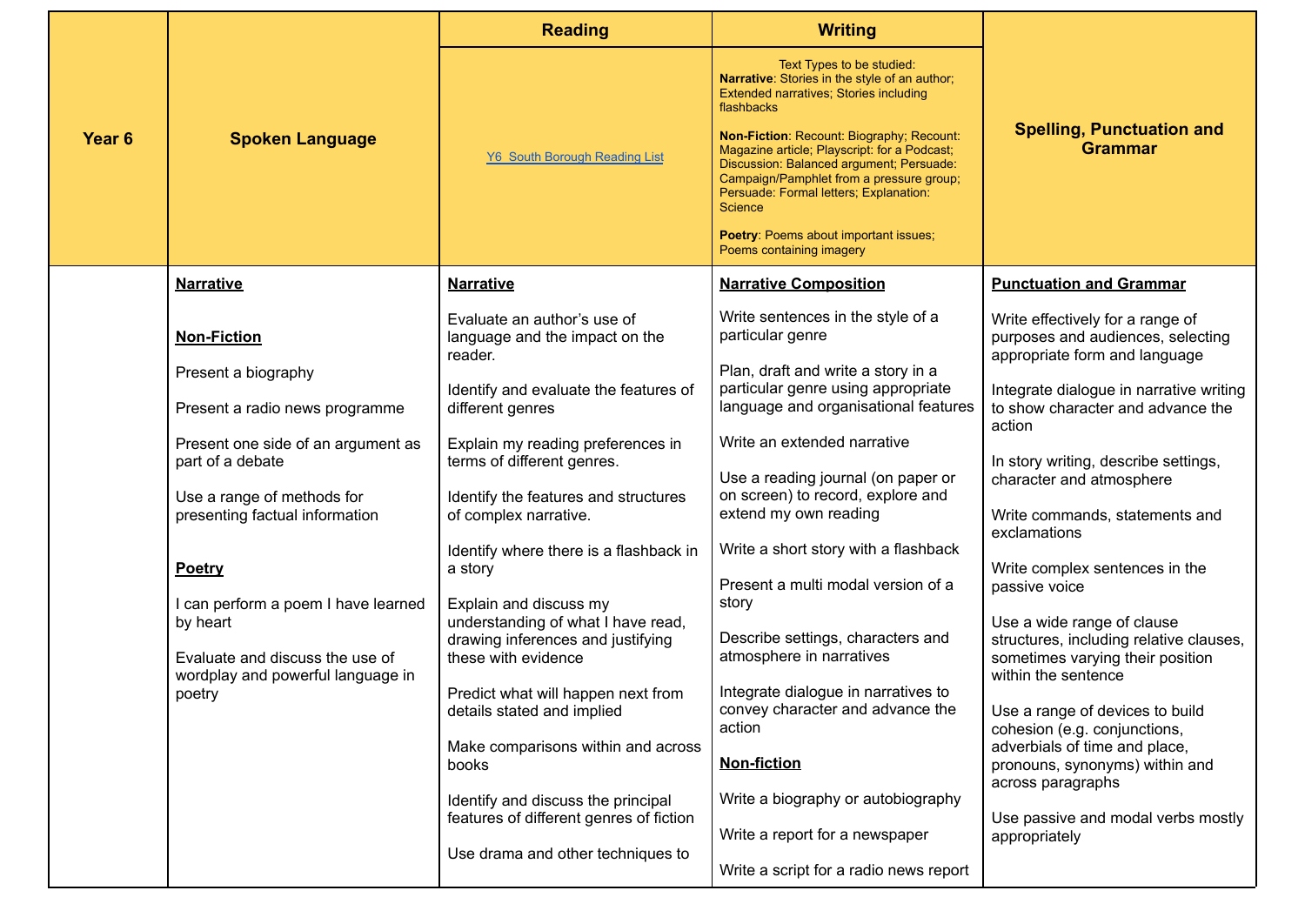|  | understand effective characterisation                                                                        | Write a balanced discussion                                                    | Understand and can explain and use<br>grammatical terminology                                                              |
|--|--------------------------------------------------------------------------------------------------------------|--------------------------------------------------------------------------------|----------------------------------------------------------------------------------------------------------------------------|
|  | Discuss and agree some key<br>features of engaging narrative texts                                           | Use a range of methods for<br>presenting factual information                   | Use verb tenses consistently and<br>correctly throughout my writing                                                        |
|  | <b>Non-fiction</b><br>Summarise main ideas, identifying                                                      | Write effectively for a range of<br>purposes and audiences                     | Write complex sentences that link<br>cohesively                                                                            |
|  | key details and using quotations for<br>illustration                                                         |                                                                                | Write in the passive and active voice                                                                                      |
|  | Distinguish between fact and opinion                                                                         | <b>Poetry Composition</b><br>Write a poem containing imagery                   | Write complex sentences that<br>include expanded noun phrases                                                              |
|  | Identify the features of biography or<br>autobiography                                                       | Write a poem about an important<br>issue                                       | Identify and use question tags                                                                                             |
|  | Identify the features of news<br>reporting                                                                   | <b>Word recognition</b>                                                        | Select vocabulary and grammatical<br>structures that reflect what the<br>writing requires, doing this mostly               |
|  | Recognise the structure and<br>language features of both a                                                   | Read age-appropriate books with<br>confidence and fluency (including           | appropriately                                                                                                              |
|  | persuasive argument and of a<br>balanced discussion                                                          | whole novels)<br>Read aloud with intonation that                               | Write in standard English<br>Recognise and use subjunctive verb                                                            |
|  | Identify how language and structure<br>contribute to meaning in non-fiction<br>books and writing             | shows understanding<br>Work out the meaning of words from                      | forms                                                                                                                      |
|  | Retrieve information from non-fiction                                                                        | the context                                                                    | Use effective layout devices<br>Use the range of punctuation taught                                                        |
|  | texts                                                                                                        | Use the first three or four letters of a<br>word to check spelling, meaning or | at Key Stage 2 mostly correctly                                                                                            |
|  | <b>Poetry</b>                                                                                                | both of these in a dictionary                                                  | Use personification effectively                                                                                            |
|  | Evaluate how authors use language,<br>including figurative language,<br>considering the impact on the reader | Use a thesaurus                                                                | Use powerful and evocative<br>adjectives, verbs and adverbs                                                                |
|  | Identify the use of wordplay and<br>powerful language in a poem about<br>an important issue                  |                                                                                | Use adverbs, preposition phrases<br>and expanded noun phrases<br>effectively to add detail, qualification<br>and precision |
|  |                                                                                                              |                                                                                | Evaluate the effectiveness of their<br>own and others' writing: regularly<br>self-edit, redraft and improve                |
|  |                                                                                                              |                                                                                | <b>Spelling</b>                                                                                                            |
|  |                                                                                                              |                                                                                | Endings which sound like /fas/ spelt -                                                                                     |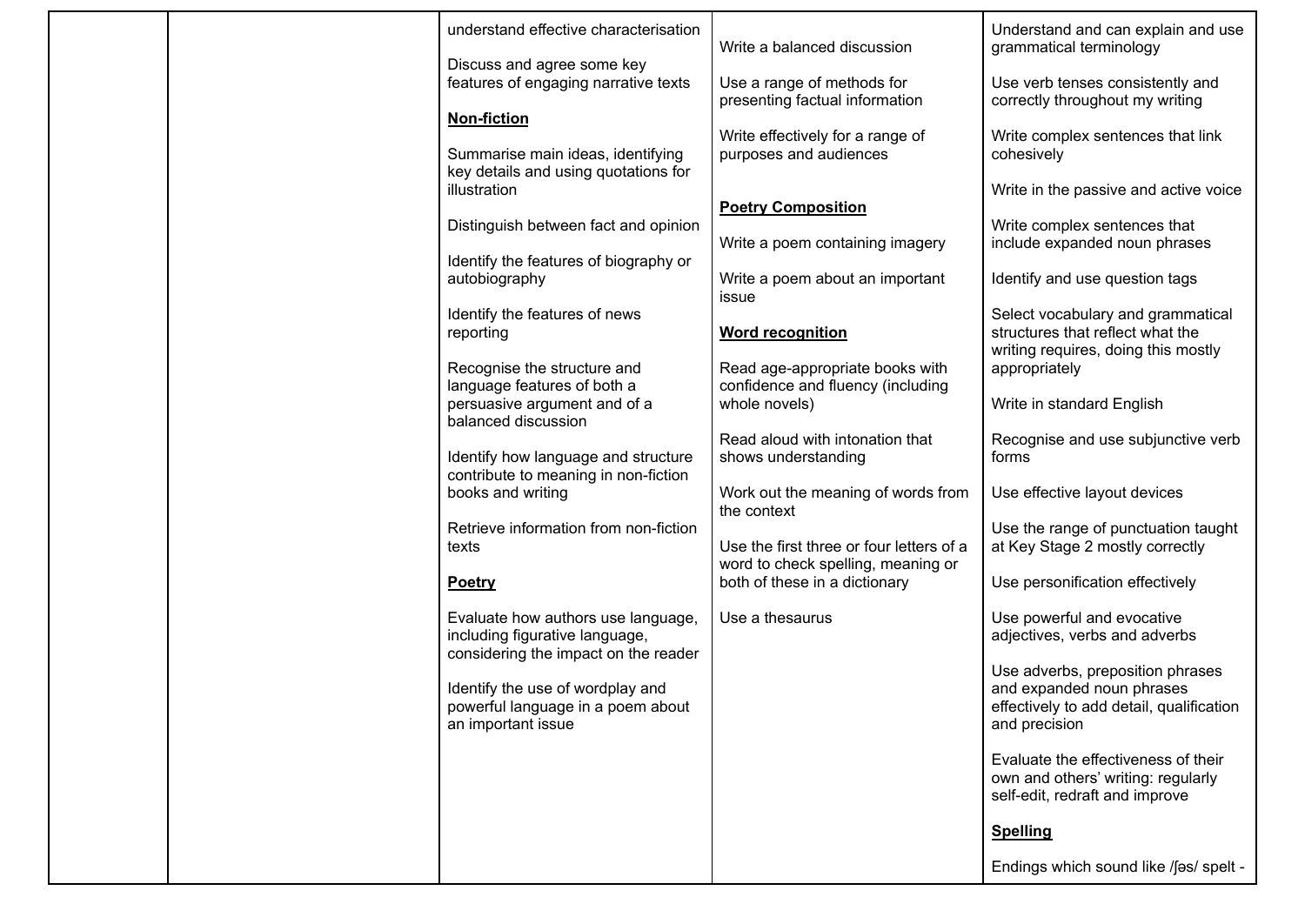|  |  | cious or -tious                                                                                                      |
|--|--|----------------------------------------------------------------------------------------------------------------------|
|  |  | Endings which sound like /fal/                                                                                       |
|  |  | Words ending in -ant, -ance/- ancy, -<br>ent, -ence/-ency                                                            |
|  |  | Words ending in -able and -ible                                                                                      |
|  |  | Adding suffixes beginning with vowel<br>letters to words ending in-fer                                               |
|  |  | Words with the /i:/ sound spelt ei<br>after c                                                                        |
|  |  | Words containing the letter- string<br>ough                                                                          |
|  |  | Spell some words with 'silent' letters                                                                               |
|  |  | Use of the hyphen                                                                                                    |
|  |  | Homophones                                                                                                           |
|  |  |                                                                                                                      |
|  |  | <b>Handwriting</b>                                                                                                   |
|  |  | Write legibly, fluently, with increasing<br>speed and personal style:                                                |
|  |  | Choose which shape of a letter to<br>use when given choices                                                          |
|  |  | Maintain legibility, fluency and speed<br>in handwriting through choosing<br>whether or not to join specific letters |
|  |  | Select an appropriate script/style for<br>different tasks e.g. printing for labels                                   |
|  |  | Choose the writing implement that is<br>best suited for a task (e.g. quick<br>notes, letters)                        |